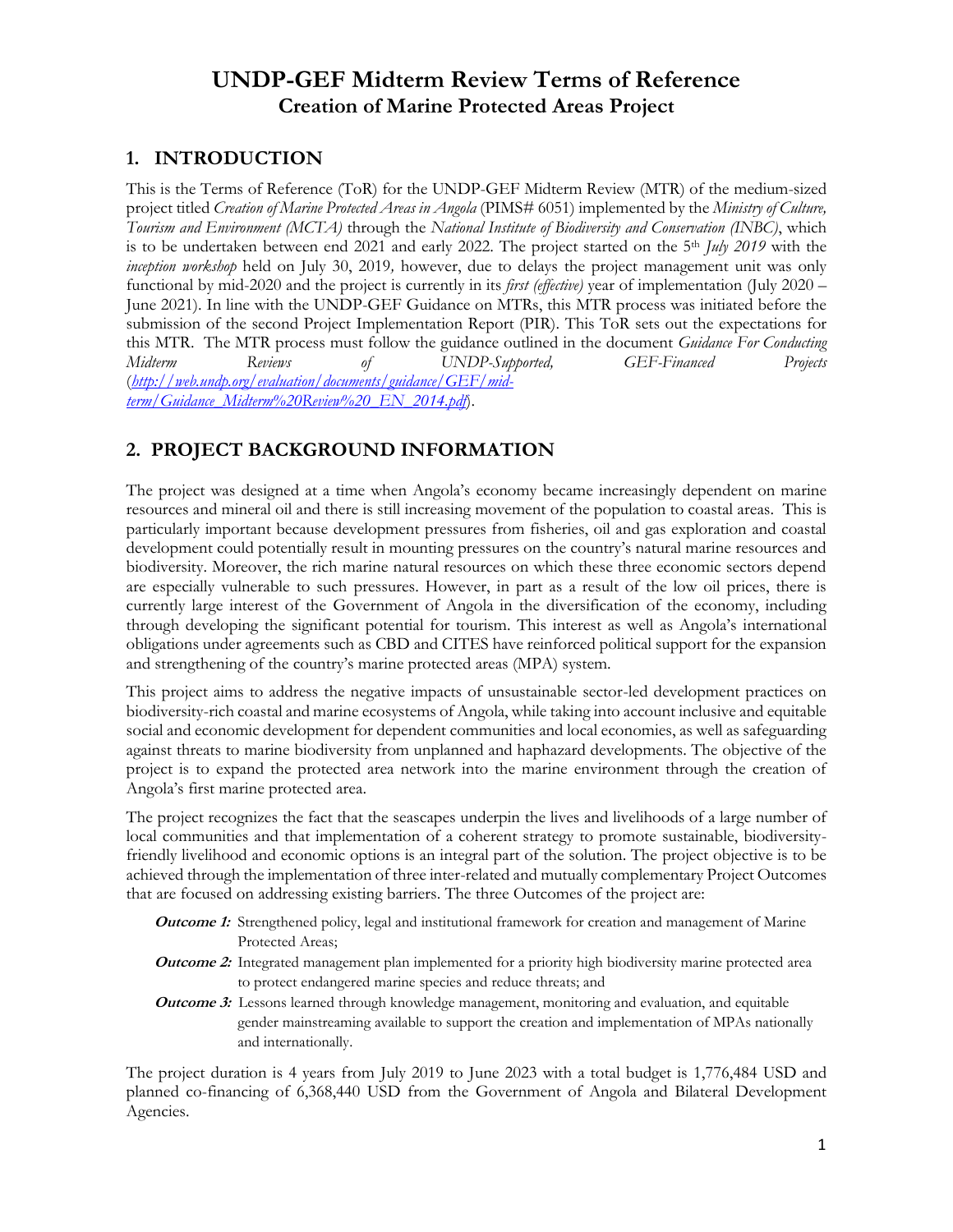#### **Institutional arrangements of the project, relevant partners, and stakeholders**

The project is implemented by UNDP and executed by the Ministry of Culture, Tourism and Environment (MCTA), through the National Institute for Biodiversity and Conservation (INBC). INBC is a public institution within the Ministry of Environment of the Republic of Angola and has legal, administrative, financial and patrimonial autonomy. The INBC was establish in 2011 through a Presidential Decree n.º10/11 of 7th January to ensure the implementation and coordination of the National Biodiversity Conservation Policies and the Management of the National Protected Areas Network. Among others, constitutes INBC's duties the following:

- to execute policies and strategies in the domain of biodiversity conservation and management of the national protected areas network;
- to promote scientific research to improve the knowledge of the national biodiversity;
- to propose the creation of new protected areas and ensure their effective management;
- to establish partnerships in the domain of biodiversity with national, regional or international institutions;
- to participate in the implementation of international Conventions related to biodiversity conservation and management of natural resources;
- to promote an inclusive and integrated management of protected areas ensuring a fair and equitable sharing of benefits arising from the utilisation of biodiversity resources;
- to disseminate and publish information related to national biodiversity and protected areas and other relevant issues;
- to promote capacity building in all areas of biological diversity and related scientific applied technologies;
- to participate in national, regional and international forum of discussions on biodiversity related issues.

The Project Management Unit (PMU) is hosted at INBC offices, based in Luanda. The PMU is comprised of a Project Manager and Field Project Coordinator (based in Namibe).

As of 04 October 2021, Angola reported a total 58,076 of confirmed cases of COVID, of which 48,079 are fully recovered. The country registered 1,567 deaths due to COVID. The country is exercising smart sanitary fencing in areas where there is increased number of reported cases (particularly for the capital city – Luanda). Travelers moving from Luanda to the provinces are required to undergo mandatory COVID testing. The flights are open for few airline companies with limited weekly flights. The pandemic affected negatively some of the project planned activities as a result of limited travels in-country and internationally.

## **3. OBJECTIVES OF THE MTR**

The MTR will assess progress towards the achievement of the project objectives and outcomes as specified in the Project Document, and assess early signs of project success or failure with the goal of identifying the necessary changes to be made in order to set the project on-track to achieve its intended results. The MTR will also review the project's strategy and its risks to sustainability.

### **4. MTR APPROACH & METHODOLOGY**

The MTR must provide evidence-based information that is credible, reliable and useful. The MTR consultant will review all relevant sources of information including documents prepared during the preparation phase (i.e. PIF, UNDP Initiation Plan, UNDP Environmental & Social Safeguard Policy, the Project Document, project reports including Annual Project Review/PIRs, project budget revisions, lesson learned reports, national strategic and legal documents, and any other materials that the team considers useful for this evidence-based review). The MTR consultant will review the baseline GEF focal area Tracking Tool submitted to the GEF at CEO endorsement, and the midterm GEF focal area Tracking Tool that must be completed before the MTR field mission begins.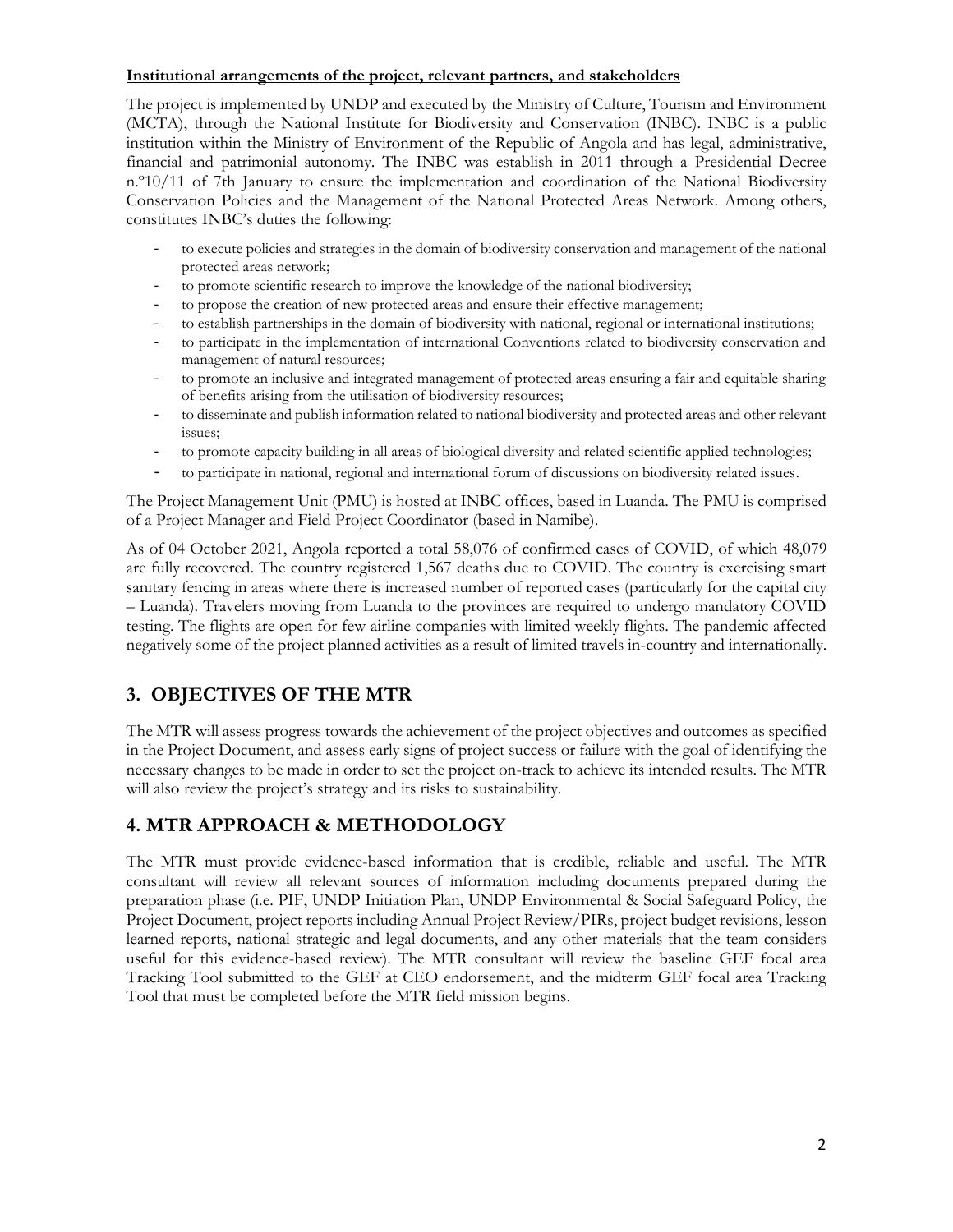The MTR consultant is expected to follow a collaborative and participatory approach<sup>1</sup> ensuring close engagement with the Project Team, government counterparts (the GEF Operational Focal Point), the UNDP Country Office(s), UNDP-GEF Regional Technical Advisers, and other key stakeholders.

Engagement of stakeholders is vital to a successful MTR.<sup>2</sup> Stakeholder involvement should include interviews with stakeholders who have project responsibilities, including but not limited to the *Ministry of Culture, Tourism and Environment / National Institute for Biodiversity and Conservation, Ministry of Fisheries and Sea, Ministry of Interior, Ministry of Defense, Ministry of Higher Education, Science, Technology and Innovation, Ministry of Mineral Resources, Oil and Gas, academia and NGOs.* The evaluator is also expected to conduct consultations with relevant INBC development partner (detailed list to be provided during the inception phase), and ultimately with *Local Government* and *Communities*, *CSOs* in the project site.

The final MTR report should describe the full MTR approach taken and the rationale for the approach making explicit the underlying assumptions, challenges, strengths and weaknesses about the methods and approach of the review.

As of 11 March 2020, the World Health Organization (WHO) declared COVID-19 a global pandemic as the new coronavirus rapidly spread to all regions of the world. Travel to the country has been restricted since 25 March and travel in the country is also restricted. If it is not possible to travel to or within the country for the evaluation, then the evaluator should develop a methodology that takes this into account virtual and remote process, including the use of remote interview methods and extended desk reviews, data analysis, surveys and evaluation questionnaires. This should be detailed in the Inception report and agreed with the Country Office.

If all or part of the evaluation is to be carried out virtually then consideration should be taken for stakeholder availability, ability or willingness to be interviewed remotely. In addition, their accessibility to the internet/ computer may be an issue as many government and national counterparts may be working from home. These limitations must be reflected in the evaluation report.

The specific design and methodology for the MTR should emerge from consultations between the MTR team and the above-mentioned parties regarding what is appropriate and feasible for meeting the MTR purpose and objectives and answering the evaluation questions, given limitations of budget, time and data. The MTR team must use gender-responsive methodologies and tools and ensure that gender equality and women's empowerment, as well as other cross-cutting issues and SDGs are incorporated into the MTR report.

The final methodological approach including interview schedule, field visits and data to be used in the MTR must be clearly outlined in the Inception Report and be fully discussed and agreed between UNDP, stakeholders and the MTR team.

The final MTR report must describe the full MTR approach taken and the rationale for the approach making explicit the underlying assumptions, challenges, strengths and weaknesses about the methods and approach of the review.

## **5. DETAILED SCOPE OF THE MTR**

The MTR team will assess the following four categories of project progress. See the *Guidance For Conducting Midterm Reviews of UNDP-Supported, GEF-Financed Projects* for extended descriptions.

#### **i. Project Strategy**

Project design:

<sup>&</sup>lt;sup>1</sup> For ideas on innovative and participatory Monitoring and Evaluation strategies and techniques, see UNDP Discussion Paper: [Innovations in Monitoring & Evaluating Results,](http://www.undp.org/content/undp/en/home/librarypage/capacity-building/discussion-paper--innovations-in-monitoring---evaluating-results/) 05 Nov 2013.

<sup>&</sup>lt;sup>2</sup> For more stakeholder engagement in the M&E process, see the [UNDP Handbook on Planning, Monitoring](http://www.undg.org/docs/11653/UNDP-PME-Handbook-(2009).pdf) and Evaluating for [Development Results,](http://www.undg.org/docs/11653/UNDP-PME-Handbook-(2009).pdf) Chapter 3, pg. 93.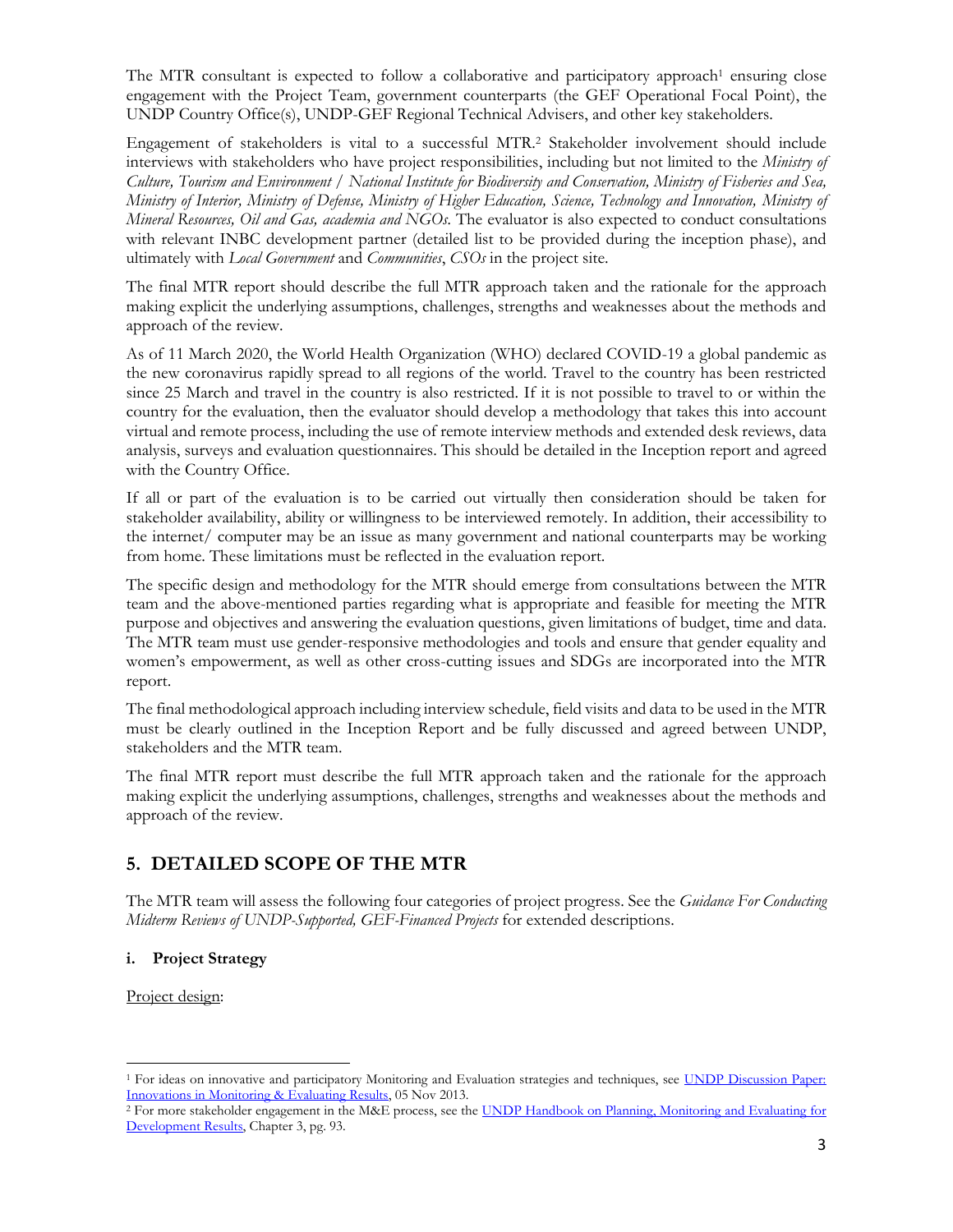- Review the problem addressed by the project and the underlying assumptions. Review the effect of any incorrect assumptions or changes to the context to achieving the project results as outlined in the Project Document.
- Review the relevance of the project strategy and assess whether it provides the most effective route towards expected/intended results. Were lessons from other relevant projects properly incorporated into the project design?
- Review how the project addresses country priorities. Review country ownership. Was the project concept in line with the national sector development priorities and plans of the country (or of participating countries in the case of multi-country projects)?
- Review decision-making processes: were perspectives of those who would be affected by project decisions, those who could affect the outcomes, and those who could contribute information or other resources to the process, taken into account during project design processes?
- Review the extent to which relevant gender issues were raised in the project design. See Annex 9 of *Guidance For Conducting Midterm Reviews of UNDP-Supported, GEF-Financed Projects* for further guidelines.
	- o Were relevant gender issues (e.g. the impact of the project on gender equality in the programme country, involvement of women's groups, engaging women in project activities) raised in the Project Document?
- If there are major areas of concern, recommend areas for improvement.

#### Results Framework/Logframe:

- Undertake a critical analysis of the project's logframe indicators and targets, assess how "SMART" the midterm and end-of-project targets are (Specific, Measurable, Attainable, Relevant, Time-bound), and suggest specific amendments/revisions to the targets and indicators as necessary.
- Are the project's objectives and outcomes or components clear, practical, and feasible within its time frame?
- Examine if progress so far has led to, or could in the future catalyse beneficial development effects (i.e. income generation, gender equality and women's empowerment, improved governance etc...) that should be included in the project results framework and monitored on an annual basis.
- Ensure broader development and gender aspects of the project are being monitored effectively. Develop and recommend SMART 'development' indicators, including sex-disaggregated indicators and indicators that capture development benefits.

#### **ii. Progress Towards Results**

#### Progress Towards Outcomes Analysis:

Review the logframe indicators against progress made towards the end-of-project targets using the Progress Towards Results Matrix and following the *Guidance For Conducting Midterm Reviews of UNDP-Supported, GEF-Financed Projects*; colour code progress in a "traffic light system" based on the level of progress achieved; assign a rating on progress for each outcome; make recommendations from the areas marked as "Not on target to be achieved" (red).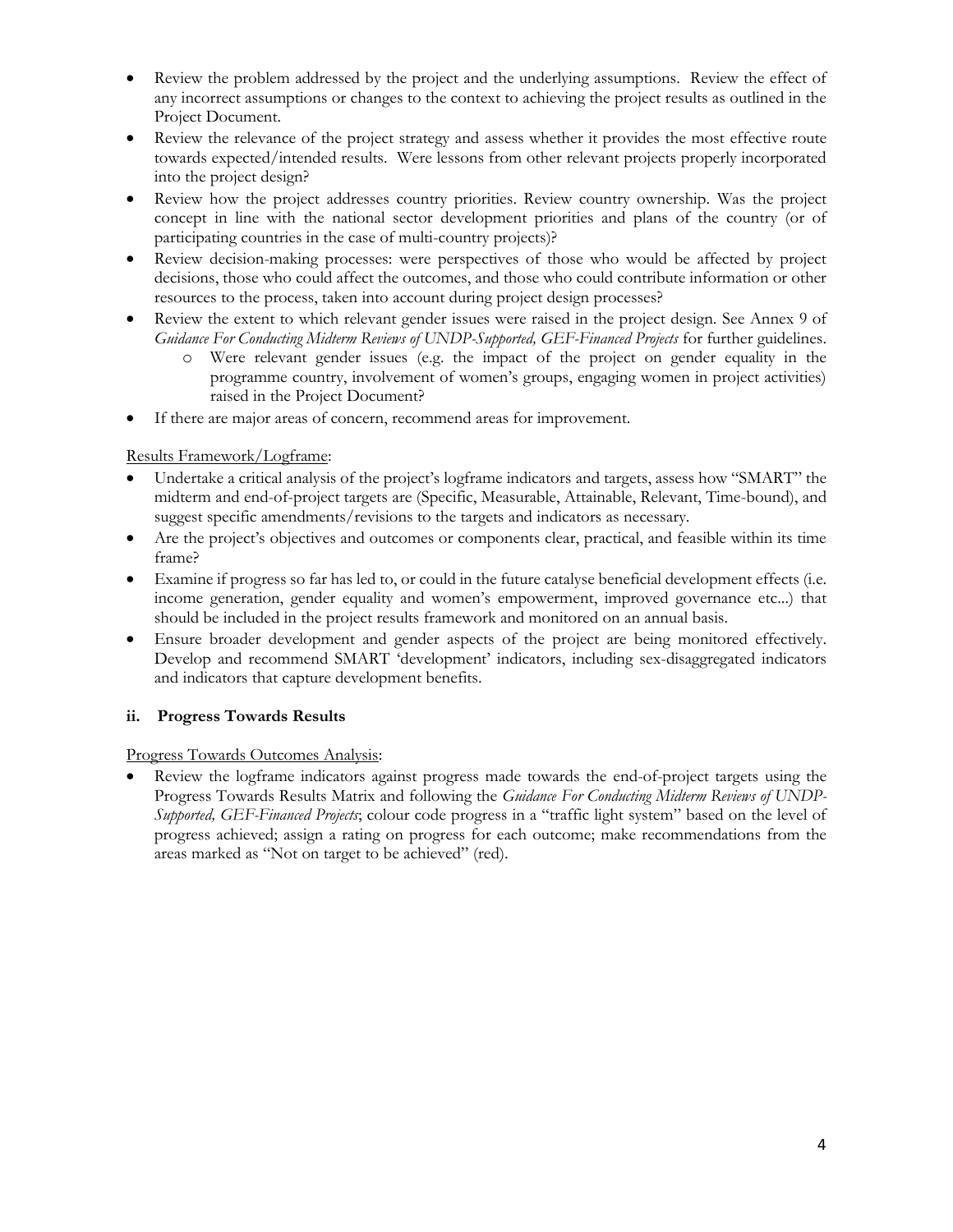|  | Table. Progress Towards Results Matrix (Achievement of outcomes against End-of-project Targets) |  |  |  |
|--|-------------------------------------------------------------------------------------------------|--|--|--|
|  |                                                                                                 |  |  |  |

| <b>Project Strategy</b>                                                                                                                                                                 | radic. I regress Towards Results matrix (Achievement of outcomes against End-or-project Targets)<br>Indicator                                                                                                                                                                       | <b>Baseline Level</b>                                                                                                                                                                                | Level in 1st<br>PIR (self-<br>reported) | Midterm Target                                                                                                                                                                                                                                                                    | End-of-project<br>Target                                                                                                                                                                                                                                                           | Midterm<br>Level &<br>Assessment <sup>3</sup> | Achievement<br>Rating <sup>4</sup> | Justification<br>for Rating |
|-----------------------------------------------------------------------------------------------------------------------------------------------------------------------------------------|-------------------------------------------------------------------------------------------------------------------------------------------------------------------------------------------------------------------------------------------------------------------------------------|------------------------------------------------------------------------------------------------------------------------------------------------------------------------------------------------------|-----------------------------------------|-----------------------------------------------------------------------------------------------------------------------------------------------------------------------------------------------------------------------------------------------------------------------------------|------------------------------------------------------------------------------------------------------------------------------------------------------------------------------------------------------------------------------------------------------------------------------------|-----------------------------------------------|------------------------------------|-----------------------------|
| Objective:<br>To expand the<br>protected areas<br>network into the<br>marine<br>environment<br>through creation<br>of Angola's first<br>marine<br>protected area <sup>5</sup><br>(MPA). | Mandatory Indicator<br>1.3.1: Area of<br>sustainable<br>management<br>solutions at sub-<br>national level for<br>conservation of<br>biodiversity and<br>ecosystem services<br>that benefit from<br>integrated landscape<br>and seascape<br>planning and<br>management<br>approaches | No MPAs<br>established in<br>Angola                                                                                                                                                                  | N/A                                     | <b>Baseline surveys</b><br>and assessment<br>completed and<br>proclamation<br>dossier for new<br>MPA submitted<br>under Law of<br><b>Biological</b><br>Aquatic<br>Resources                                                                                                       | At least 150,000<br>hectares of new<br><b>MPA</b> formally<br>established<br>expanding<br>marine species<br>protection.                                                                                                                                                            |                                               |                                    |                             |
|                                                                                                                                                                                         | Mandatory indicator<br>1.3.2: Number of<br>households<br>participating in<br>improved and<br>sustainable marine<br>resources use and<br>best practice                                                                                                                               | Little of no<br>sustainable<br>marine resource<br>use practices                                                                                                                                      | N/A                                     | Agreement<br>reached with<br>marine resource<br>users on<br>sustainable<br>resource use<br>practices and<br>capture targets<br>and species                                                                                                                                        | At least 300 of<br>550 households<br>practicing<br>sustainable<br>marine resource<br>use based on<br>agreed capture<br>targets and<br>species<br>composition                                                                                                                       |                                               |                                    |                             |
|                                                                                                                                                                                         | Mandatory indicator<br>2.5: Extent to which<br>legal and regulatory<br>frameworks enabled<br>to ensure<br>conservation and<br>sustainable marine<br>resource<br>management                                                                                                          | Law of Biological<br>Aquatic<br>Resources<br>provides<br>overarching<br>framework for<br>MPAs, but lack<br>clear criteria and<br>institutional<br>responsibilities<br>for planning and<br>management | N/A                                     | Proclamation<br>dossier<br>submitted to<br>Council of<br>Ministers for<br>MPA with<br>defined<br>boundaries,<br>agency<br>mandates,<br>management<br>structure,<br>community                                                                                                      | Creation of first<br>Angolan MPA<br>approved by<br>Government of<br>Angola on basis<br>of existing<br>legislation with<br>clear defined<br>responsibilities<br>for their<br>management                                                                                             |                                               |                                    |                             |
| Outcome 1:<br>Strengthened<br>policy, legal and<br>institutional<br>framework for<br>creation and<br>management of<br>Marine<br>Protected Areas                                         | Indicator 4: Level of<br>institutional<br>capacities for<br>planning,<br>implementation and<br>monitoring<br>integrated MPA<br>planning and<br>management as<br>measured by UNDP's<br>capacity<br>development<br>scorecard (refer<br>Annex 14)                                      | Limited<br>institutional<br>capacities for<br>planning,<br>implementation<br>and monitoring<br>of multiple use<br>seascapes as<br>measured by<br><b>UNDP Capacity</b><br>Development<br>Scorecard    |                                         | Increase of<br>institutional<br>capacity as<br>measured by a<br>10% increase in<br><b>UNDP Seascape</b><br>Capacity<br>Development<br>Scorecard at<br>National and<br>Provincial levels<br>over baseline<br>value of 39<br>(Systemic-11;<br>Institutional-20<br>and Individual-8) | Increase of<br>institutional<br>capacity as<br>measured by a<br>50 % increase in<br><b>UNDP Seascape</b><br>Capacity<br>Development<br>Scorecard at<br>national and<br>provincial levels<br>from baseline<br>value of 39<br>(Systemic-11;<br>Institutional-20<br>and Individual-8) |                                               |                                    |                             |

<sup>3</sup> Colour code this column only

<sup>4</sup> Use the 6 point Progress Towards Results Rating Scale: HS, S, MS, MU, U, HU

<sup>&</sup>lt;sup>5</sup> The CBD describes an MPA as 'any defined area within or adjacent to the marine environment, together with its overlying waters and associated flora, fauna and historical and cultural features, which has been reserved by legislation or other effective means, including custom, with the effect that its marine and/or coastal biodiversity enjoys a higher level of protection than its surroundings' (Decision VII/5, paragraph 10). This definition incorporates all protection levels of the IUCN categories.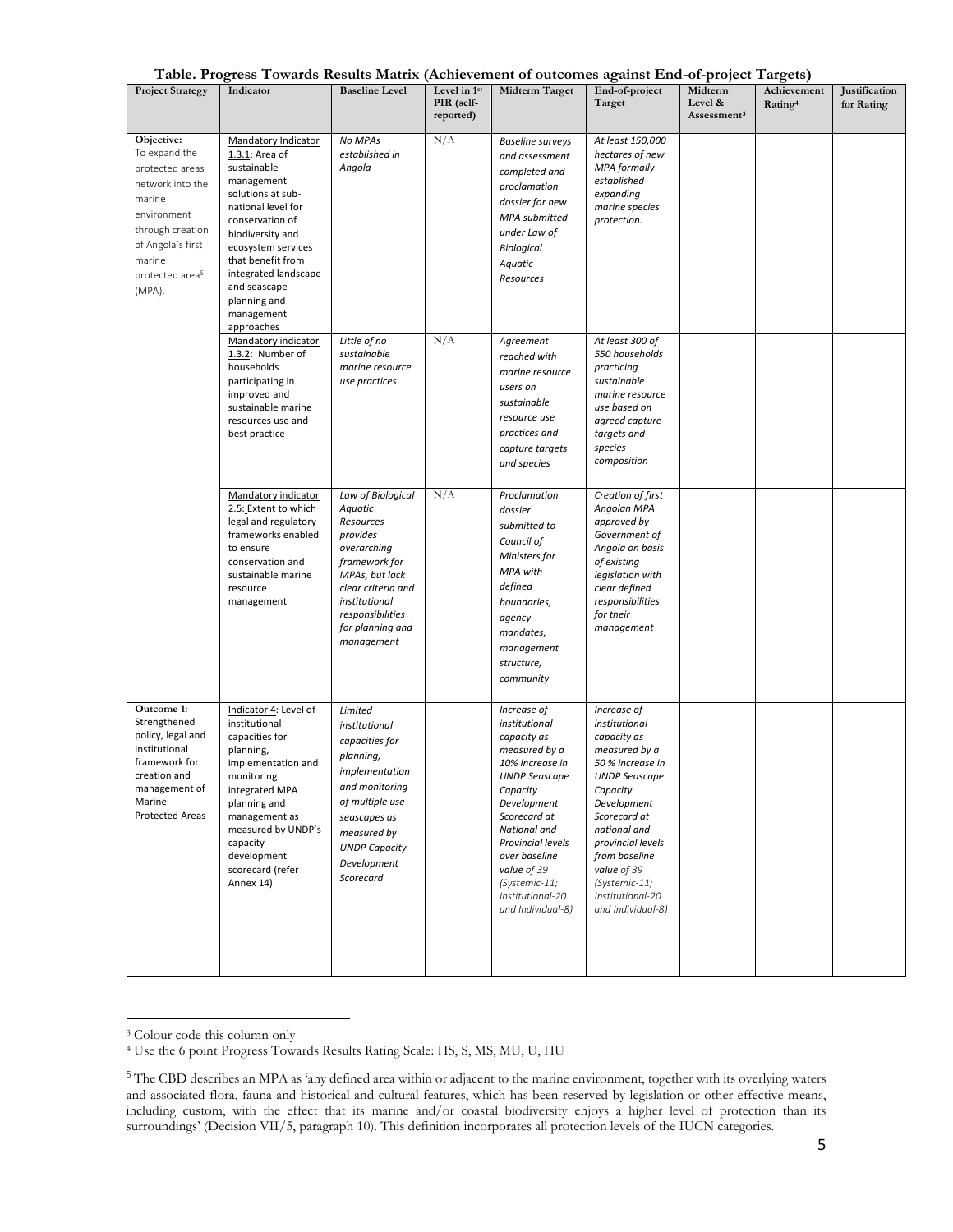| <b>Project Strategy</b>                                                                                                                                                                                                        | Indicator                                                                                                                                                                                                                                                                                                   | <b>Baseline Level</b>                                                                                                                                                                                                            | Level in 1st<br>PIR (self-<br>reported) | <b>Midterm Target</b>                                                                                                                                                                                                                 | End-of-project<br>Target                                                                                                                                                                                                                                                                     | Midterm<br>Level &<br>Assessment <sup>3</sup> | Achievement<br>Rating <sup>4</sup> | Justification<br>for Rating |
|--------------------------------------------------------------------------------------------------------------------------------------------------------------------------------------------------------------------------------|-------------------------------------------------------------------------------------------------------------------------------------------------------------------------------------------------------------------------------------------------------------------------------------------------------------|----------------------------------------------------------------------------------------------------------------------------------------------------------------------------------------------------------------------------------|-----------------------------------------|---------------------------------------------------------------------------------------------------------------------------------------------------------------------------------------------------------------------------------------|----------------------------------------------------------------------------------------------------------------------------------------------------------------------------------------------------------------------------------------------------------------------------------------------|-----------------------------------------------|------------------------------------|-----------------------------|
|                                                                                                                                                                                                                                | Indicator 5: Extent to<br>which MPAs are<br>integrated and<br>coordinated with<br>marine spatial<br>planning and<br>sectoral planning<br>and to which<br>institutional<br>responsibilities and<br>collaboration in the<br>creation and<br>management of<br>MPAs has been<br>established and<br>formalized   | <b>National MPA</b><br>strategy and<br>action plan<br>under<br>development                                                                                                                                                       |                                         | <b>National MPA</b><br>strategy and<br>action plan<br>submitted for<br>Council of<br>Ministers review<br>and approval                                                                                                                 | <b>National MPA</b><br>strategy and<br>action plan<br>approved by<br>Council of<br>Ministers along<br>with functional<br>inter-ministerial<br>and inter-<br>sectoral<br>coordination<br>arrangements,<br>activities and<br>time frame for<br>creation and<br>management of<br>MPAs in Angola |                                               |                                    |                             |
| Outcome 2:<br>Integrated<br>management<br>plan<br>implemented for<br>a priority high<br>biodiversity<br>marine<br>protected area<br>to protect<br>endangered                                                                   | Indicator 6: Extent to<br>which Institutional<br>frameworks are in<br>place for integration<br>of conservation,<br>sustainable marine<br>resource use, control<br>and management of<br>biodiversity and<br>ecosystems and<br>improved livelihoods<br>into integrated<br>seascape planning<br>and management | No<br>comprehensive<br>seascape<br>planning and<br>management<br>approaches<br>exists in the<br>country                                                                                                                          |                                         | Institutional<br>arrangements<br>and planning<br>process for<br>multiple use and<br>sustainable<br>seascape on-<br>going for target<br><b>MPA</b>                                                                                     | Multiple use and<br>sustainable<br>seascape<br>approaches<br>institutionalized<br>by national<br>legislative,<br>policy, and<br>institutional<br>arrangements<br>and planning<br>and practice<br>effected in target<br><b>MPA</b>                                                            |                                               |                                    |                             |
| marine species<br>and reduce<br>threats                                                                                                                                                                                        | Indicator 7: Level of<br>improvement of<br>management<br>effectiveness of MPA<br>as measured by<br><b>METT tracking Tool</b><br>(refer Annex 15)                                                                                                                                                            | No institutional<br>structure,<br>management<br>plan, zonation<br>and monitoring<br>of multiple use<br>marine<br>environment<br>within Iona MPA<br>with baseline<br>METT score of 17                                             |                                         | Increase by at<br>least 10 points in<br><b>METT</b> from<br>current MPA<br>baseline                                                                                                                                                   | Increase by at<br>least 30 points in<br><b>METT</b> from<br>current MPA<br>baseline                                                                                                                                                                                                          |                                               |                                    |                             |
|                                                                                                                                                                                                                                | Indicator 8: Level of<br>transboundary<br>collaboration in<br>managing cross-<br>border marine<br>conservation, marine<br>resource use and<br>control of threats                                                                                                                                            | Trans-boundary<br>collaboration<br>exists, but this is<br>focused broadly<br>on collaborative<br>research,<br>capacity<br>development<br>and information<br>sharing on<br>spatial planning<br>and governance<br>related to BCLME |                                         | At least one<br>trans-boundary<br>agreement to<br>reduce threats<br>and improve<br>marine species<br>conservation<br>negotiated                                                                                                       | At least one<br>trans-boundary<br>agreement to<br>reduce threats<br>and improve<br>marine species<br>conservation<br>effective                                                                                                                                                               |                                               |                                    |                             |
| Outcome 3:<br>Lessons learned<br>through<br>knowledge<br>management,<br>monitoring and<br>evaluation, and<br>equitable gender<br>mainstreaming<br>are available to<br>support the<br>creation and<br>implementation<br>of MPAs | Indicator 9: Increase<br>in community and<br>stakeholder<br>awareness of<br>conservation and<br>sustainable use and<br>threats to marine<br>biodiversity                                                                                                                                                    | Baseline to be<br>established in<br>Year 1                                                                                                                                                                                       |                                         | At least 20% of<br>participating<br>households and<br>stakeholders (of<br>which 50% of<br>whom are<br>women) have<br>good awareness<br>of conservation,<br>sustainable<br>marine resource<br>use and threat<br>prevention<br>benefits | At least 50% of<br>participating<br>households and<br>stakeholders (of<br>which 50% of<br>whom are<br>women) are<br>aware of value of<br>conservation,<br>sustainable<br>marine resources<br>use and threat<br>prevention<br>benefits                                                        |                                               |                                    |                             |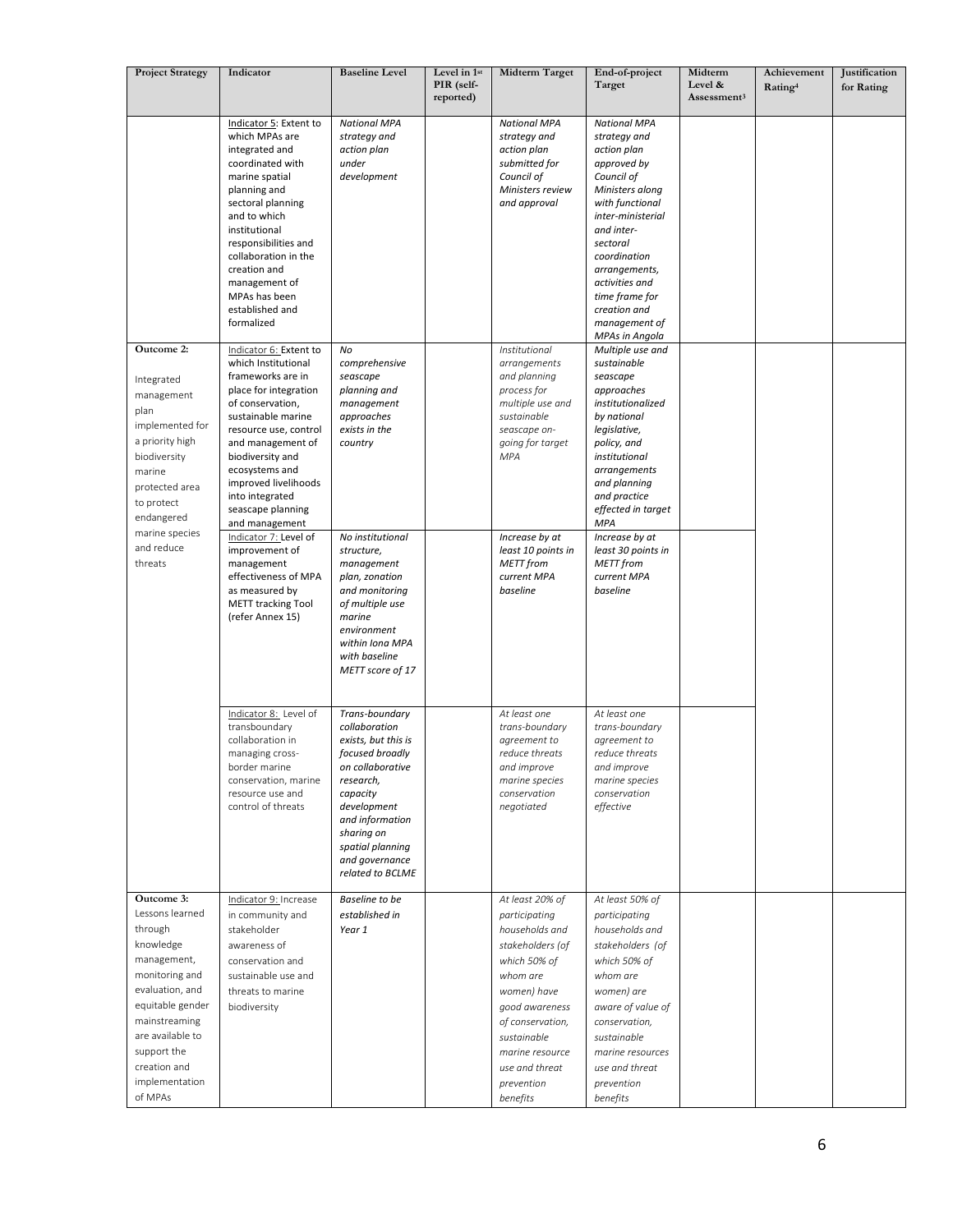| <b>Project Strategy</b> | Indicator            | <b>Baseline Level</b> | Level in 1st<br>PIR (self-<br>reported) | Midterm Target     | End-of-project<br>Target | Midterm<br>Level &<br>Assessment <sup>3</sup> | Achievement<br>Rating <sup>4</sup> | Justification<br>for Rating |
|-------------------------|----------------------|-----------------------|-----------------------------------------|--------------------|--------------------------|-----------------------------------------------|------------------------------------|-----------------------------|
| nationally and          | Indicator 10: Number | No concerted          |                                         | A majority of best | At least 3-4 best        |                                               |                                    |                             |
| internationally         | of best practice     | effort exists in      |                                         | practice and       | practices of             |                                               |                                    |                             |
|                         | conservation and     | promoting best        |                                         | lessons identified | sustainable              |                                               |                                    |                             |
|                         | sustainable marine   | practices             |                                         | and at least       | marine resource          |                                               |                                    |                             |
|                         | resource             |                       |                                         | 2under             | use, such as             |                                               |                                    |                             |
|                         | management           |                       |                                         | documentation      | sustainable              |                                               |                                    |                             |
|                         | codified and         |                       |                                         |                    | fisheries                |                                               |                                    |                             |
|                         | disseminated         |                       |                                         |                    | practices; MPA           |                                               |                                    |                             |
|                         | nationally and       |                       |                                         |                    | zoning practices;        |                                               |                                    |                             |
|                         | internationally      |                       |                                         |                    | responsible              |                                               |                                    |                             |
|                         |                      |                       |                                         |                    | ecotourism and           |                                               |                                    |                             |
|                         |                      |                       |                                         |                    | revenue sharing;         |                                               |                                    |                             |
|                         |                      |                       |                                         |                    | gender                   |                                               |                                    |                             |
|                         |                      |                       |                                         |                    | mainstreaming,           |                                               |                                    |                             |
|                         |                      |                       |                                         |                    | etc. readily             |                                               |                                    |                             |
|                         |                      |                       |                                         |                    | available and            |                                               |                                    |                             |
|                         |                      |                       |                                         |                    | accessed                 |                                               |                                    |                             |
|                         |                      |                       |                                         |                    | nationally and           |                                               |                                    |                             |
|                         |                      |                       |                                         |                    | internationally          |                                               |                                    |                             |

#### **Indicator Assessment Key**

| Green=Achieved | Yellow= On target to be achieved Red= Not on target to be achieved |  |
|----------------|--------------------------------------------------------------------|--|
|----------------|--------------------------------------------------------------------|--|

In addition to the progress towards outcomes analysis:

- Compare and analyse the GEF Tracking Tool at the Baseline with the one completed right before the Midterm Review.
- Identify remaining barriers to achieving the project objective in the remainder of the project.
- By reviewing the aspects of the project that have already been successful, identify ways in which the project can further expand these benefits.

#### **iii. Project Implementation and Adaptive Management**

#### Management Arrangements:

- Review overall effectiveness of project management as outlined in the Project Document. Have changes been made and are they effective? Are responsibilities and reporting lines clear? Is decisionmaking transparent and undertaken in a timely manner? Recommend areas for improvement.
- Review the quality of execution of the Executing Agency/Implementing Partner(s) and recommend areas for improvement.
- Review the quality of support provided by the GEF Partner Agency (UNDP) and recommend areas for improvement.
- Do the Executing Agency/Implementing Partner and/or UNDP and other partners have the capacity to deliver benefits to or involve women? If yes, how?
- What is the gender balance of project staff? What steps have been taken to ensure gender balance in project staff?
- What is the gender balance of the Project Board? What steps have been taken to ensure gender balance in the Project Board?

#### Work Planning:

- Review any delays in project start-up and implementation, identify the causes and examine if they have been resolved.
- Are work-planning processes results-based? If not, suggest ways to re-orientate work planning to focus on results?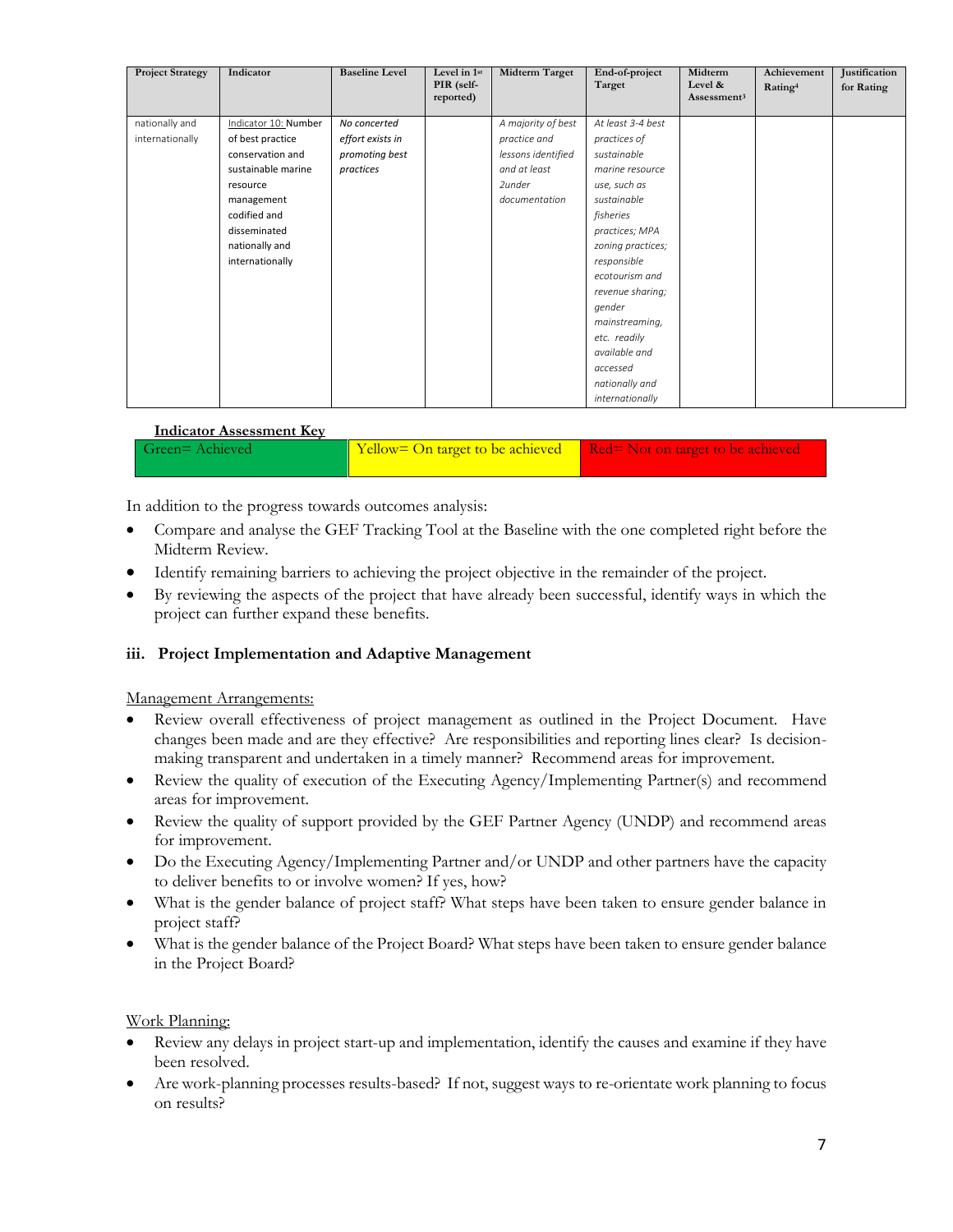Examine the use of the project's results framework/ log-frame as a management tool and review any changes made to it since project start.

Finance and co-finance:

- Consider the financial management of the project, with specific reference to the cost-effectiveness of interventions.
- Review the changes to fund allocations as a result of budget revisions and assess the appropriateness and relevance of such revisions.
- Does the project have the appropriate financial controls, including reporting and planning, that allow management to make informed decisions regarding the budget and allow for timely flow of funds?
- Informed by the co-financing monitoring table to be filled out, provide commentary on co-financing: is co-financing being used strategically to help the objectives of the project? Is the Project Team meeting with all co-financing partners regularly in order to align financing priorities and annual work plans?

| Sources of<br>$Co-$<br>finance<br>ng | Name of Co-<br>financer    | Type of Co-<br>financing           | Co-financing<br>amount<br>confirmed at<br><b>CEO</b><br>Endorsement<br>(US\$) | Actual<br>Amount<br>Contributed at<br>stage of<br>Midterm<br><b>Review (US\$)</b> | Actual % of<br><b>Expected</b><br>Amount |
|--------------------------------------|----------------------------|------------------------------------|-------------------------------------------------------------------------------|-----------------------------------------------------------------------------------|------------------------------------------|
| Recipient<br>Country<br>Government   | Ministry of<br>Environment | Government                         |                                                                               | 5,218,440 To be provided during<br>MTR                                            |                                          |
| Donor<br>Agency                      | Royal Norwegian<br>Embassy | Bilateral<br>Development<br>Agency |                                                                               | 1,150,000 To be provided during<br><i>MTR</i>                                     |                                          |
|                                      |                            | <b>TOTAL</b>                       | 6,368,440                                                                     |                                                                                   |                                          |

• Include the separate GEF Co-Financing template (filled out by the Commissioning Unit and project team) which categorizes each co-financing amount as 'investment mobilized' or 'recurrent expenditures'. (This template will be annexed as a separate file.)

Project-level Monitoring and Evaluation Systems:

- Review the monitoring tools currently being used: Do they provide the necessary information? Do they involve key partners? Are they aligned or mainstreamed with national systems? Do they use existing information? Are they efficient? Are they cost-effective? Are additional tools required? How could they be made more participatory and inclusive?
- Examine the financial management of the project monitoring and evaluation budget. Are sufficient resources being allocated to monitoring and evaluation? Are these resources being allocated effectively?
- Review the extent to which relevant gender issues were incorporated in monitoring systems. See Annex 9 of *Guidance For Conducting Midterm Reviews of UNDP-Supported, GEF-Financed Projects* for further guidelines

Stakeholder Engagement:

- Project management: Has the project developed and leveraged the necessary and appropriate partnerships with direct and tangential stakeholders?
- Participation and country-driven processes: Do local and national government stakeholders support the objectives of the project? Do they continue to have an active role in project decision-making that supports efficient and effective project implementation?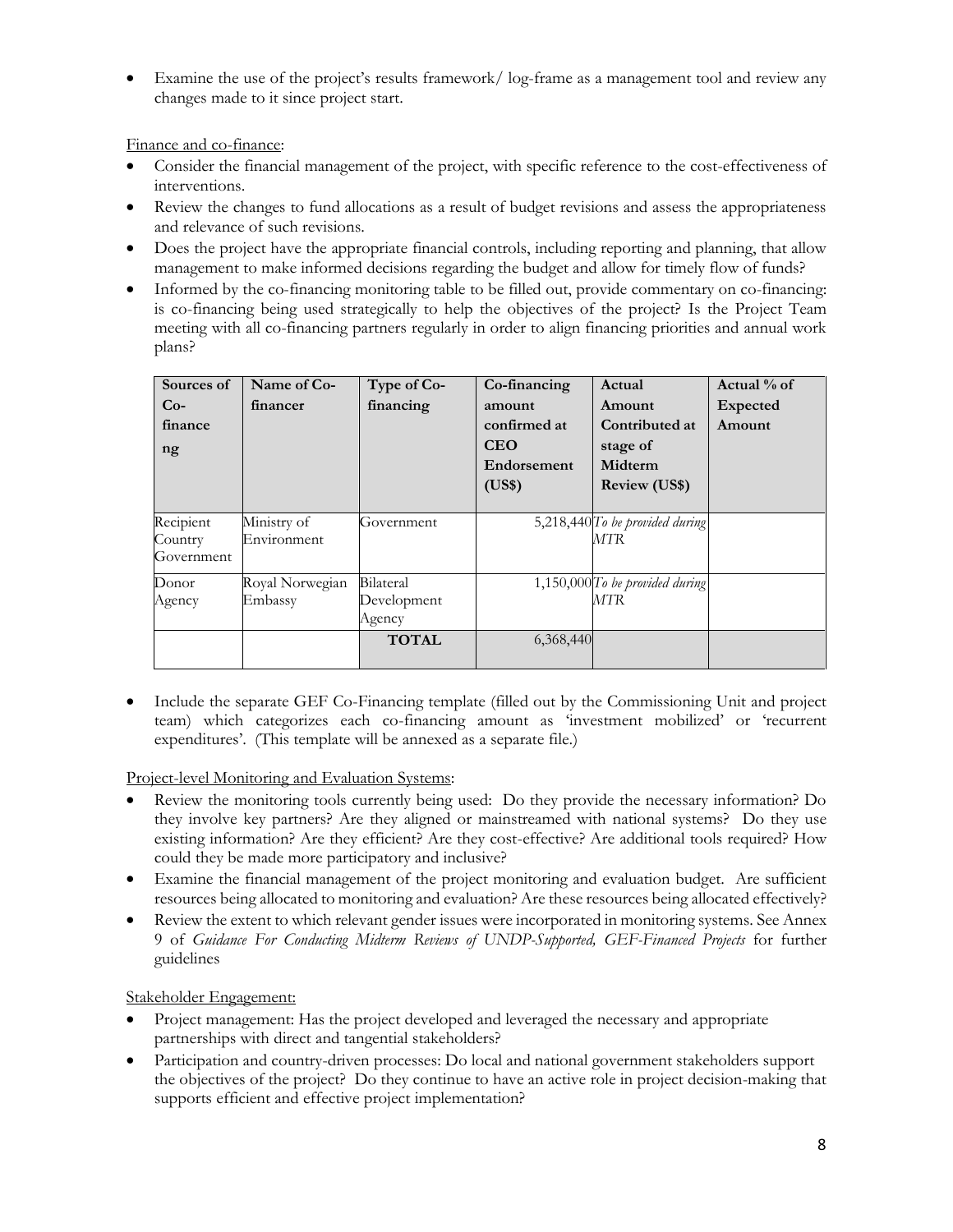- Participation and public awareness: To what extent has stakeholder involvement and public awareness contributed to the progress towards achievement of project objectives?
- How does the project engage women and girls? Is the project likely to have the same positive and/or negative effects on women and men, girls and boys? Identify, if possible, legal, cultural, or religious constraints on women's participation in the project. What can the project do to enhance its gender benefits?

#### Social and Environmental Standards (Safeguards)

- Validate the risks identified in the project's most current SESP, and those risks' ratings; are any revisions needed?
- Summarize and assess the revisions made since CEO Endorsement/Approval (if any) to:
	- o The project's overall safeguards risk categorization.
	- o The identified types of risks<sup>6</sup> (in the SESP).
	- o The individual risk ratings (in the SESP) .
- Describe and assess progress made in the implementation of the project's social and environmental management measures as outlined in the SESP submitted at CEO Endorsement/Approval (and prepared during implementation, if any), including any revisions to those measures. Such management measures might include Environmental and Social Management Plans (ESMPs) or other management plans, though can also include aspects of a project's design; refer to Question 6 in the SESP template for a summary of the identified management measures.

A given project should be assessed against the version of UNDP's safeguards policy that was in effect at the time of the project's approval.

#### Reporting:

- Assess how adaptive management changes have been reported by the project management and shared with the Project Board.
- Assess how well the Project Team and partners undertake and fulfil GEF reporting requirements (i.e. how have they addressed poorly-rated PIRs, if applicable?)
- Assess how lessons derived from the adaptive management process have been documented, shared with key partners and internalized by partners.

#### Communications & Knowledge Management::

- Review internal project communication with stakeholders: Is communication regular and effective? Are there key stakeholders left out of communication? Are there feedback mechanisms when communication is received? Does this communication with stakeholders contribute to their awareness of project outcomes and activities and investment in the sustainability of project results?
- Review external project communication: Are proper means of communication established or being established to express the project progress and intended impact to the public (is there a web presence, for example? Or did the project implement appropriate outreach and public awareness campaigns?)
- For reporting purposes, write one half-page paragraph that summarizes the project's progress towards results in terms of contribution to sustainable development benefits, as well as global environmental benefits.
- List knowledge activities/products developed (based on knowledge management approach approved at CEO Endorsement/Approval).

#### Impact of COVID-19 on project implementation:

Assess the impacts of COVID-19 on the execution of the project, in the past year and for the remaining duration of the project, and provide recommendations on how the project can mitigate these.

<sup>6</sup> Risks are to be labeled with both the UNDP SES Principles and Standards, and the GEF's "types of risks and potential impacts": Climate Change and Disaster; Disadvantaged or Vulnerable Individuals or Groups; Disability Inclusion; Adverse Gender-Related impact, including Gender-based Violence and Sexual Exploitation; Biodiversity Conservation and the Sustainable Management of Living Natural Resources; Restrictions on Land Use and Involuntary Resettlement; Indigenous Peoples; Cultural Heritage; Resource Efficiency and Pollution Prevention; Labor and Working Conditions; Community Health, Safety and Security.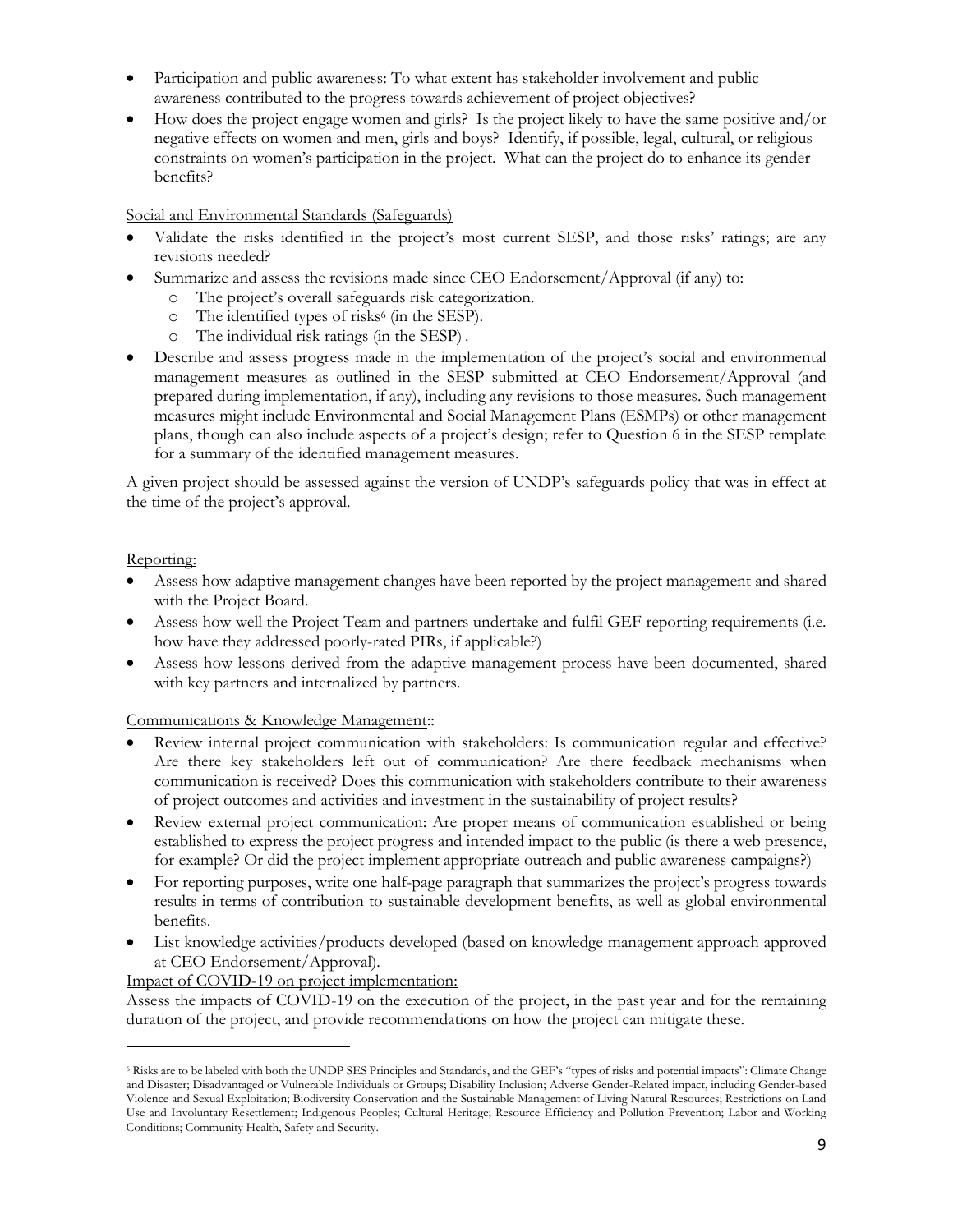#### **iv. Sustainability**

- Validate whether the risks identified in the Project Document, Annual Project Review/PIRs and the ATLAS Risk Management Module are the most important and whether the risk ratings applied are appropriate and up to date. If not, explain why.
- In addition, assess the following risks to sustainability:

### Financial risks to sustainability:

What is the likelihood of financial and economic resources not being available once the GEF assistance ends (consider potential resources can be from multiple sources, such as the public and private sectors, income generating activities, and other funding that will be adequate financial resources for sustaining project's outcomes)?

#### Socio-economic risks to sustainability:

• Are there any social or political risks that may jeopardize sustainability of project outcomes? What is the risk that the level of stakeholder ownership (including ownership by governments and other key stakeholders) will be insufficient to allow for the project outcomes/benefits to be sustained? Do the various key stakeholders see that it is in their interest that the project benefits continue to flow? Is there sufficient public / stakeholder awareness in support of the long-term objectives of the project? Are lessons learned being documented by the Project Team on a continual basis and shared/ transferred to appropriate parties who could learn from the project and potentially replicate and/or scale it in the future?

#### Institutional Framework and Governance risks to sustainability:

• Do the legal frameworks, policies, governance structures and processes pose risks that may jeopardize sustenance of project benefits? While assessing this parameter, also consider if the required systems/ mechanisms for accountability, transparency, and technical knowledge transfer are in place.

#### Environmental risks to sustainability:

Are there any environmental risks that may jeopardize sustenance of project outcomes?

### **Conclusions & Recommendations**

The MTR team will include a section of the report setting out the MTR's evidence-based conclusions, in light of the findings.<sup>7</sup>

Recommendations should be succinct suggestions for critical intervention that are specific, measurable, achievable, and relevant. A recommendation table should be put in the report's executive summary. See the *Guidance For Conducting Midterm Reviews of UNDP-Supported, GEF-Financed Projects* for guidance on a recommendation table.

The MTR consultant should make no more than 15 recommendations total.

### **Ratings**

The MTR team will include its ratings of the project's results and brief descriptions of the associated achievements in a *MTR Ratings & Achievement Summary Table* in the Executive Summary of the MTR report. See Annex E for ratings scales. No rating on Project Strategy and no overall project rating is required.

<sup>7</sup> Alternatively, MTR conclusions may be integrated into the body of the report.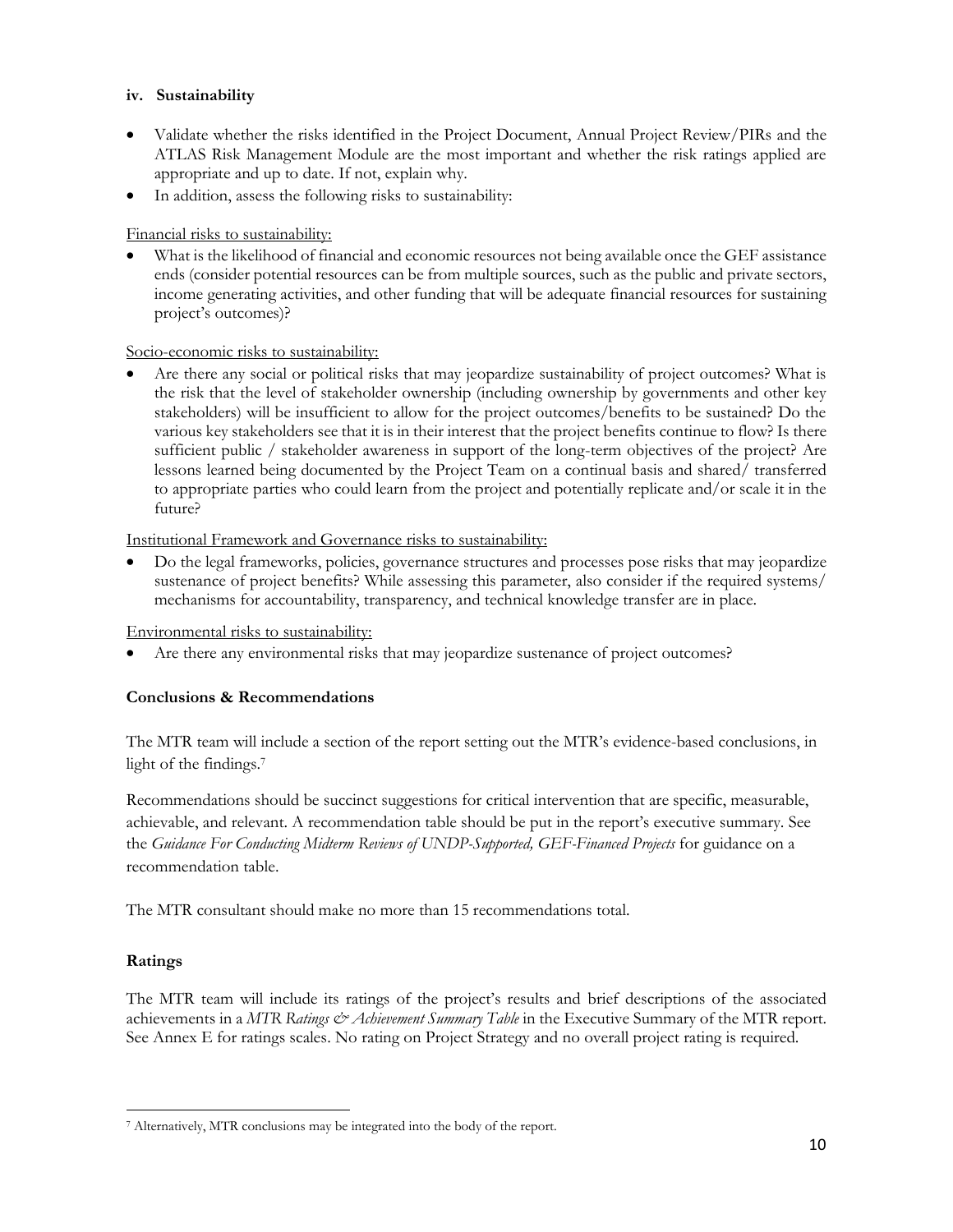**Table. MTR Ratings & Achievement Summary Table for (Support to the Cubango-Okavango River Basin Strategic Action Programme Implementation)**

| Measure                         | <b>MTR Rating</b>                                | <b>Achievement Description</b> |
|---------------------------------|--------------------------------------------------|--------------------------------|
| <b>Project Strategy</b>         | N/A                                              |                                |
| <b>Progress Towards Results</b> | Objective Achievement Rating: (rate 6 pt. scale) |                                |
|                                 | Outcome 1 Achievement Rating: (rate 6 pt. scale) |                                |
|                                 | Outcome 2 Achievement Rating: (rate 6 pt. scale) |                                |
|                                 | Outcome 3 Achievement Rating: (rate 6 pt. scale) |                                |
|                                 | Etc.                                             |                                |
| Project Implementation &        | (rate 6 pt. scale)                               |                                |
| <b>Adaptive Management</b>      |                                                  |                                |
| Sustainability                  | (rate 4 pt. scale)                               |                                |

# **6. TIMEFRAME**

In line with the UNDP's financial regulations, when determined by the Country Office and/or the consultant that a deliverable or service cannot be satisfactorily completed due to the impact of COVID19 and limitations to the evaluation, that deliverable or service will not be paid.

The total duration of the MTR will be approximately *30 days* over a time period of *16 of weeks* starting *01 November 2021* and shall not exceed five months from when the consultant is hired. The tentative MTR timeframe is as follows:

| <b>TIMEFRAME</b><br><b>NUMBER OF</b><br><b>WORKING DAYS</b><br>and<br><b>COMPLETION</b><br><b>DATE</b>                           | <b>ACTIVITY</b>                                                                                                                                                                                                    | Responsibility                            |
|----------------------------------------------------------------------------------------------------------------------------------|--------------------------------------------------------------------------------------------------------------------------------------------------------------------------------------------------------------------|-------------------------------------------|
| 18 October 2021                                                                                                                  | Application closes (through existing<br>roster)                                                                                                                                                                    | <b>UNDP CO</b>                            |
| 25 October 2021                                                                                                                  | Select MTR Consultant                                                                                                                                                                                              | <b>UNDP CO</b>                            |
| 01 November 2021                                                                                                                 | Prep the MTR Consultant (handover of<br>Project Documents)                                                                                                                                                         | UNDP CO & PCU                             |
| The week of $01 - 05$<br>November 2021 (3 days)                                                                                  | Document review and preparing MTR<br>Inception Report                                                                                                                                                              | MTR Evaluator                             |
| The week of $15-19$<br>November 2021 (2 days)                                                                                    | Finalization and Validation of MTR<br>Inception Report                                                                                                                                                             | MTR Evaluator, UNDP CO,<br>UNDP RTA, PCU  |
| 22 November 2021 - 17<br>January 2022 (15 days)<br><i>fincludes potential delays</i><br>with Christmas and Year<br>End holidays] | MTR Consultations (remote / virtual):<br>stakeholder meetings and interviews                                                                                                                                       | MTR Evaluator, UNDP CO,<br>PCU            |
| The week of 24 - 28<br>January 2022 (exact date<br>to be confirmed) (1 day)                                                      | Consultations wrap-up meeting &<br>presentation of initial findings- earliest<br>end of MTR consultations (this includes<br>presentation of preliminary findings to the<br>Project Steering Committee if possible) | MTR Consultant, UNDP CO,<br>UNDP RTA, PCU |
| The week of $07-18$<br>February 2022 (5 days)                                                                                    | Preparing draft report                                                                                                                                                                                             | <b>MTR</b> Consultant                     |
| 01 and 02 March 2022<br>$(2 \text{ days})$                                                                                       | Incorporating audit trail from feedback<br>on draft report/Finalization of MTR<br>report.                                                                                                                          |                                           |
| 15 and 16 March 2022<br>$(2 \; days)$                                                                                            | Preparation & Issue of Management<br>Response                                                                                                                                                                      | UNDP CO                                   |
| 31 March 2022                                                                                                                    | Expected date of full MTR completion                                                                                                                                                                               | UNDP CO, UNDP-GEF RTA                     |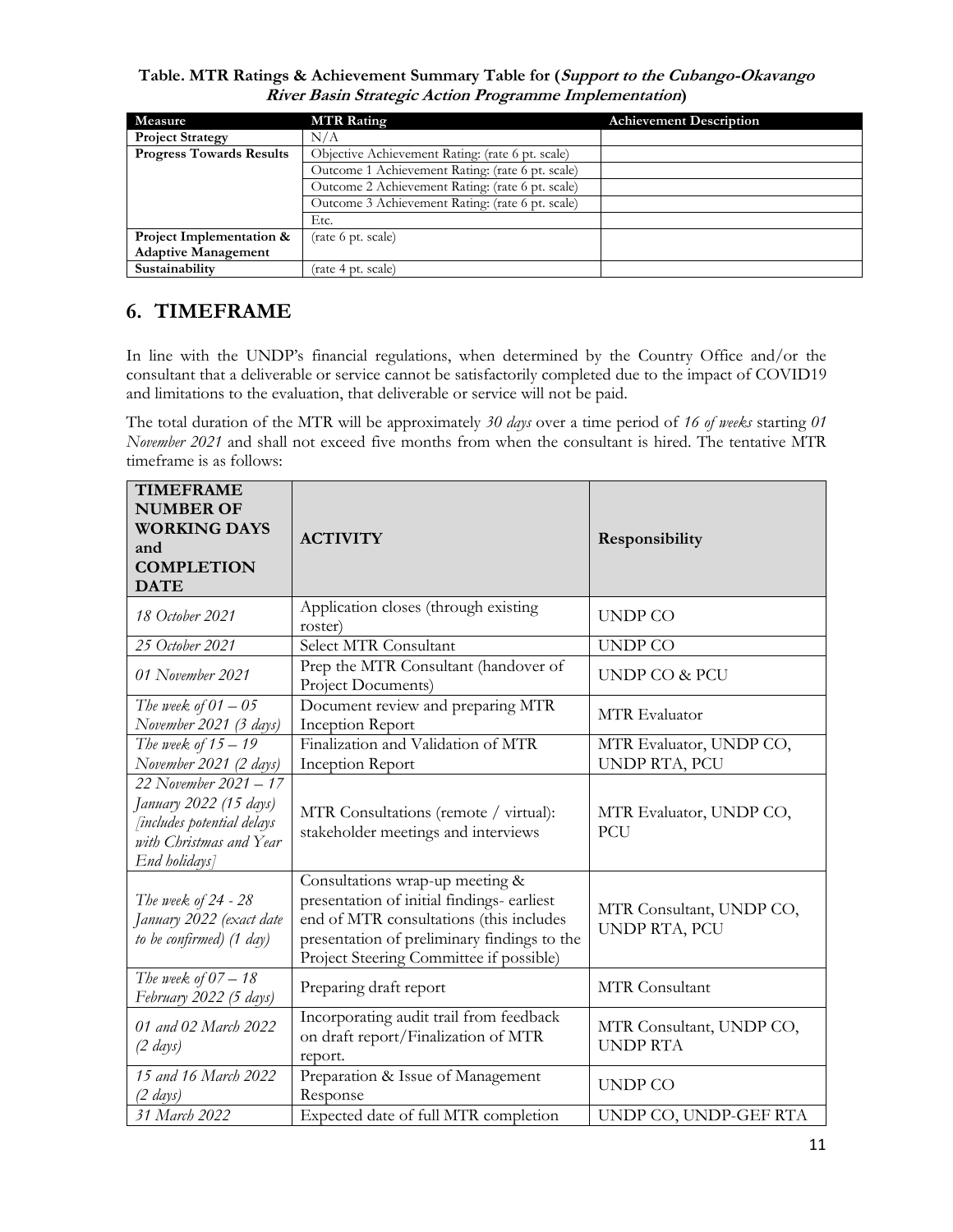### **7. MIDTERM REVIEW DELIVERABLES**

| #            | Deliverable                    | Description                                                                                                                                   | Timing                                                                         | <b>Responsibilities</b>                                                                                     |
|--------------|--------------------------------|-----------------------------------------------------------------------------------------------------------------------------------------------|--------------------------------------------------------------------------------|-------------------------------------------------------------------------------------------------------------|
| $\mathbf{1}$ | <b>MTR</b> Inception<br>Report | MTR consultant clarifies<br>objectives and methods of<br>Midterm Review                                                                       | No later than 2<br>weeks before the<br>MTR consultations:<br>November 19, 2021 | MTR consultant<br>submits to the<br>Commissioning Unit<br>and project<br>management unit                    |
| 2            | Presentation                   | Initial Findings                                                                                                                              | End of MTR<br>Consultations:<br>January 28, 2022                               | MTR consultant<br>presents to project<br>management unit and<br>the Commissioning<br>Unit (PSC if possible) |
| 3            | Draft Final<br>Report          | Full report (using<br>guidelines on content<br>outlined in Annex B) with<br>annexes                                                           | Within 2 weeks of<br>the MTR<br>Consultations:<br>February 18, 2021            | Sent to the<br>Commissioning Unit,<br>reviewed by RTA,<br><b>Project Coordinating</b><br>Unit, GEF OFP      |
| 4            | Final Report*                  | Revised report with audit<br>trail detailing how all<br>received comments have<br>(and have not) been<br>addressed in the final<br>MTR report | Within 1 week of<br>receiving UNDP<br>comments on draft:<br>March 31, 2022     | Sent to the<br>Commissioning Unit                                                                           |

\*The final MTR report must be in English. If applicable, the Commissioning Unit may choose to arrange for a translation of the report into a language more widely shared by national stakeholders.

### **8. MTR ARRANGEMENTS**

The principal responsibility for managing this MTR resides with the Commissioning Unit. The Commissioning Unit for this project's MTR is *UNDP Angola Country Office (CO).*

The Project Team will be responsible for liaising with the MTR consultant to provide all relevant documents and set up stakeholder interviews.

UNDP Country Office will support the implementation of remote/ virtual meetings. An updated stakeholder list with contact details (phone and email) will be provided by the Project Manager to the evaluation Consultant.

The Project Team will arrange introductory virtual meetings within the CO and the DRR, also to establish initial contacts with partners and project staff.

The Project Team will convene an Advisory Panel comprising of technical experts to enhance the quality of the evaluation. This Panel will review the inception report and the draft evaluation report to provide detail comments related to the quality of methodology, evidence collected, analysis and reporting. The Panel will also advise on the conformity of evaluation processes to the UNEG standards.

The Consultant is required to address all comments of the Panel completely and comprehensively. The Evaluator will provide a detail rationale to the advisory panel for any comment that remain unaddressed. The evaluation will use a system of ratings standardizing assessments proposed by the evaluator in the inception report. The evaluation acknowledges that rating cannot be a standalone assessment, and it will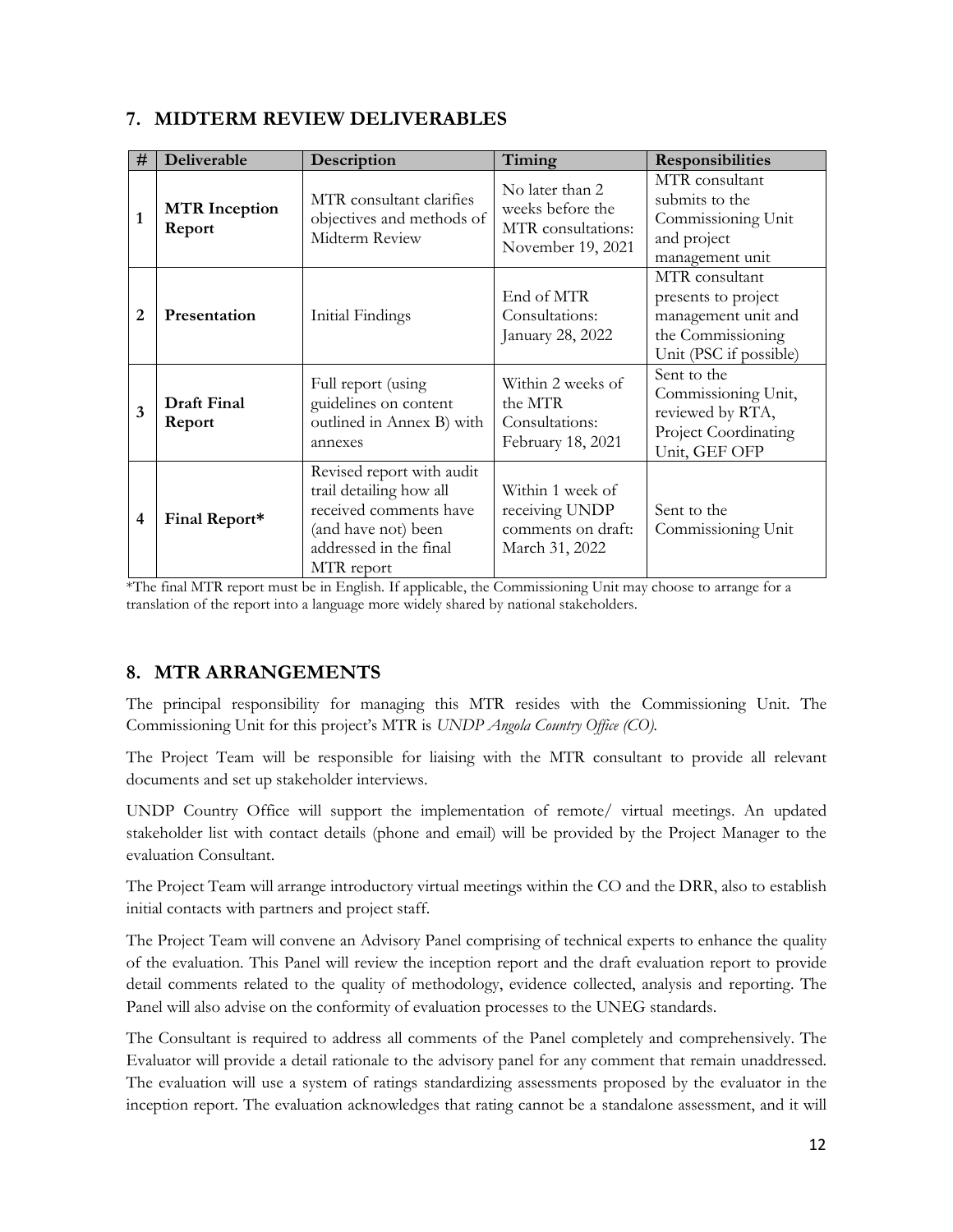not be feasible to entirely quantify judgements. Performance rating will be carried out for the four evaluation criteria: relevance, effectiveness, efficiency and sustainability.

The Project Team will provide support to assisting in setting virtual interviews with senior government officials and to arrange most interviews with project beneficiaries.

# **9. TEAM COMPOSITION**

The MTR will be conducted by 1 consultant (with experience and exposure to projects and evaluations in the region or globally). The consultant cannot have participated in the project preparation, formulation, and/or implementation (including the writing of the Project Document) and should not have a conflict of interest with project's related activities.

The selection of the consultant will be aimed at maximizing the qualities in the areas indicated below, such as the qualification, experience, and technical expertise and competencies of the applicants, which will be evaluated using the criteria indicated below; thus, it is important that the relevant expertise and experience are highlighted in the applications. The overall assessment rating is out of 100.

### **Education (20):**

• Minimum a master's degree in natural resources management, ecology, protected areas management, natural sciences, environmental management, environment, development studies, or other closely related field; (20 points)

#### **Professional Experiences (70):**

- Previous work experience in protected areas management, biodiversity and ecosystems or related fields for at least 10 years; (10 points)
- Recent experience with result-based management evaluation methodologies; (10 points)
- Competence in adaptive management, as applied to biodiversity and ecosystems projects; (10 points)
- Experience in evaluation of UNDP-GEF funded projects (MSP and/or FSP); (15 points)
- Experience working in SADC region, exposure into the realities of Angola is an added value; (5 points)
- Demonstrated understanding of issues related to gender and natural resources management; experience in gender sensitive evaluation and analysis; (10 points)
- Demonstrated experience in the (re-)construction of Theory of Change; (5 points)
- Project evaluation/review experiences within United Nations system will be considered an asset; (5 points)

### **Language (10):**

• Excellent English and Portuguese communication and report writing skills. (10 points)

# **10. ETHICS**

The MTR team will be held to the highest ethical standards and is required to sign a code of conduct upon acceptance of the assignment. This MTR will be conducted in accordance with the principles outlined in the UNEG 'Ethical Guidelines for Evaluation'. The MTR team must safeguard the rights and confidentiality of information providers, interviewees and stakeholders through measures to ensure compliance with legal and other relevant codes governing collection of data and reporting on data. The MTR team must also ensure security of collected information before and after the MTR and protocols to ensure anonymity and confidentiality of sources of information where that is expected. The information, knowledge and data gathered in the MTR process must also be solely used for the MTR and not for other uses without the express authorization of UNDP and partners.

## **11. PAYMENT MODALITIES AND SPECIFICATIONS**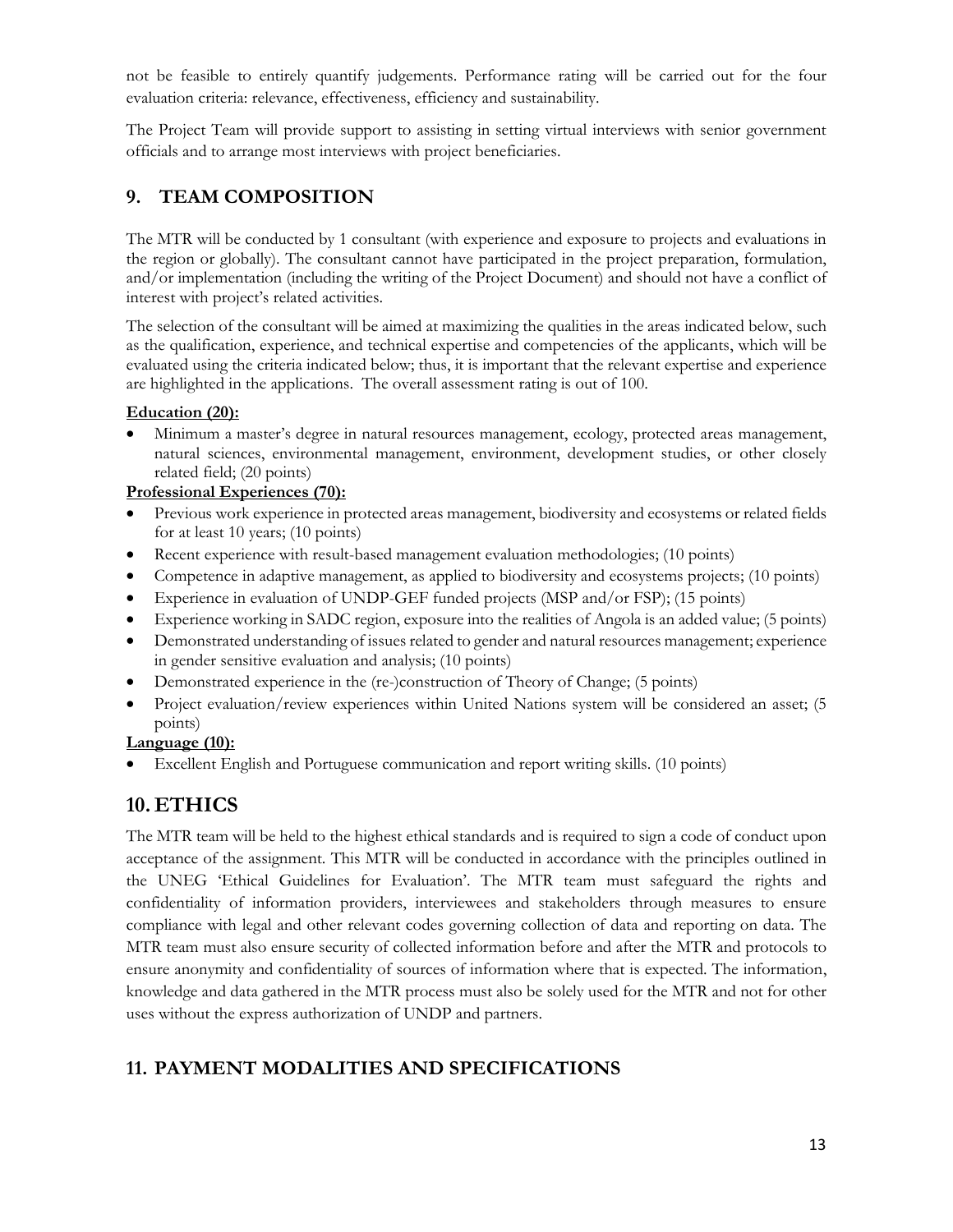- 20% payment upon satisfactory delivery of the final MTR Inception Report (with an evaluation design matrix, and a data collection plan and tools) and approval of work plan by the Commissioning Unit
- 40% payment upon satisfactory delivery of the draft MTR report to the Commissioning Unit
- 40% payment upon satisfactory delivery of the final MTR report and approval by the Commissioning Unit and RTA (via signatures on the TE Report Clearance Form) and delivery of completed TE Audit Trail

Criteria for issuing the final payment of 40%<sup>8</sup>:

- The final MTR report includes all requirements outlined in the MTR TOR and is in accordance with the MTR guidance.
- The final MTR report is clearly written, logically organized, and is specific for this project (i.e. text has not been cut & pasted from other MTR reports).
- The Audit Trail includes responses to and justification for each comment listed.

## **12. APPLICATION PROCESS<sup>9</sup>**

#### **Recommended Presentation of Proposal:**

- a) Letter of Confirmation of Interest and Availability using the [template](https://intranet.undp.org/unit/bom/pso/Support%20documents%20on%20IC%20Guidelines/Template%20for%20Confirmation%20of%20Interest%20and%20Submission%20of%20Financial%20Proposal.docx)<sup>10</sup> provided by UNDP;
- b) **CV** and a **Personal History Form** (*P11 form<sup>11</sup>):*
- c) **Brief description of approach to work/technical proposal** of why the individual considers him/herself as the most suitable for the assignment, and a proposed methodology on how they will approach and complete the assignment; (max 1 page)
- d) **Financial Proposal** that indicates the all-inclusive fixed total contract price and all other related costs, supported by a breakdown of costs, as per template attached to the *Letter of Confirmation of Interest* [template.](http://procurement-notices.undp.org/view_file.cfm?doc_id=29916) If an applicant is employed by an organization/company/institution, and he/she expects his/her employer to charge a management fee in the process of releasing him/her to UNDP under Reimbursable Loan Agreement (RLA), the applicant must indicate at this point, and ensure that all such costs are duly incorporated in the financial proposal submitted to UNDP.

All application materials should be submitted by email at the following address ONLY: [aguiar.cuiundana@undp.org](mailto:aguiar.cuiundana@undp.org) by **October, 18 2021 at 5 pm**. Incomplete applications will be excluded from further consideration.

**Criteria for Evaluation of Proposal:** Only those applications which are responsive and compliant will be evaluated. Offers will be evaluated according to the Combined Scoring method – where the educational background and experience on similar assignments will be weighted at 70% and the price proposal will weigh as 30% of the total scoring. The applicant receiving the Highest Combined Score that has also accepted UNDP's General Terms and Conditions will be awarded the contract.

**ToR ANNEX A: List of Documents to be reviewed by the MTR Team** 

<sup>&</sup>lt;sup>8</sup> The Commissioning Unit is obligated to issue payments to the MTR team as soon as the terms under the ToR are fulfilled. If there is an ongoing discussion regarding the quality and completeness of the final deliverables that cannot be resolved between the Commissioning Unit and the MTR team, the Regional M&E Advisor and Vertical Fund Directorate will be consulted. If needed, the Commissioning Unit's senior management, Procurement Services Unit and Legal Support Office will be notified as well so that a decision can be made about whether or not to withhold payment of any amounts that may be due to the evaluator(s), suspend or terminate the contract and/or remove the individual contractor from any applicable rosters.

<sup>9</sup> Engagement of the consultants should be done in line with guidelines for hiring consultants in the POPP: <https://info.undp.org/global/popp/Pages/default.aspx> 10

[https://intranet.undp.org/unit/bom/pso/Support%20documents%20on%20IC%20Guidelines/Template%20for%20Confirma](https://intranet.undp.org/unit/bom/pso/Support%20documents%20on%20IC%20Guidelines/Template%20for%20Confirmation%20of%20Interest%20and%20Submission%20of%20Financial%20Proposal.docx) [tion%20of%20Interest%20and%20Submission%20of%20Financial%20Proposal.docx](https://intranet.undp.org/unit/bom/pso/Support%20documents%20on%20IC%20Guidelines/Template%20for%20Confirmation%20of%20Interest%20and%20Submission%20of%20Financial%20Proposal.docx)

<sup>11</sup> [http://www.undp.org/content/dam/undp/library/corporate/Careers/P11\\_Personal\\_history\\_form.doc](http://www.undp.org/content/dam/undp/library/corporate/Careers/P11_Personal_history_form.doc)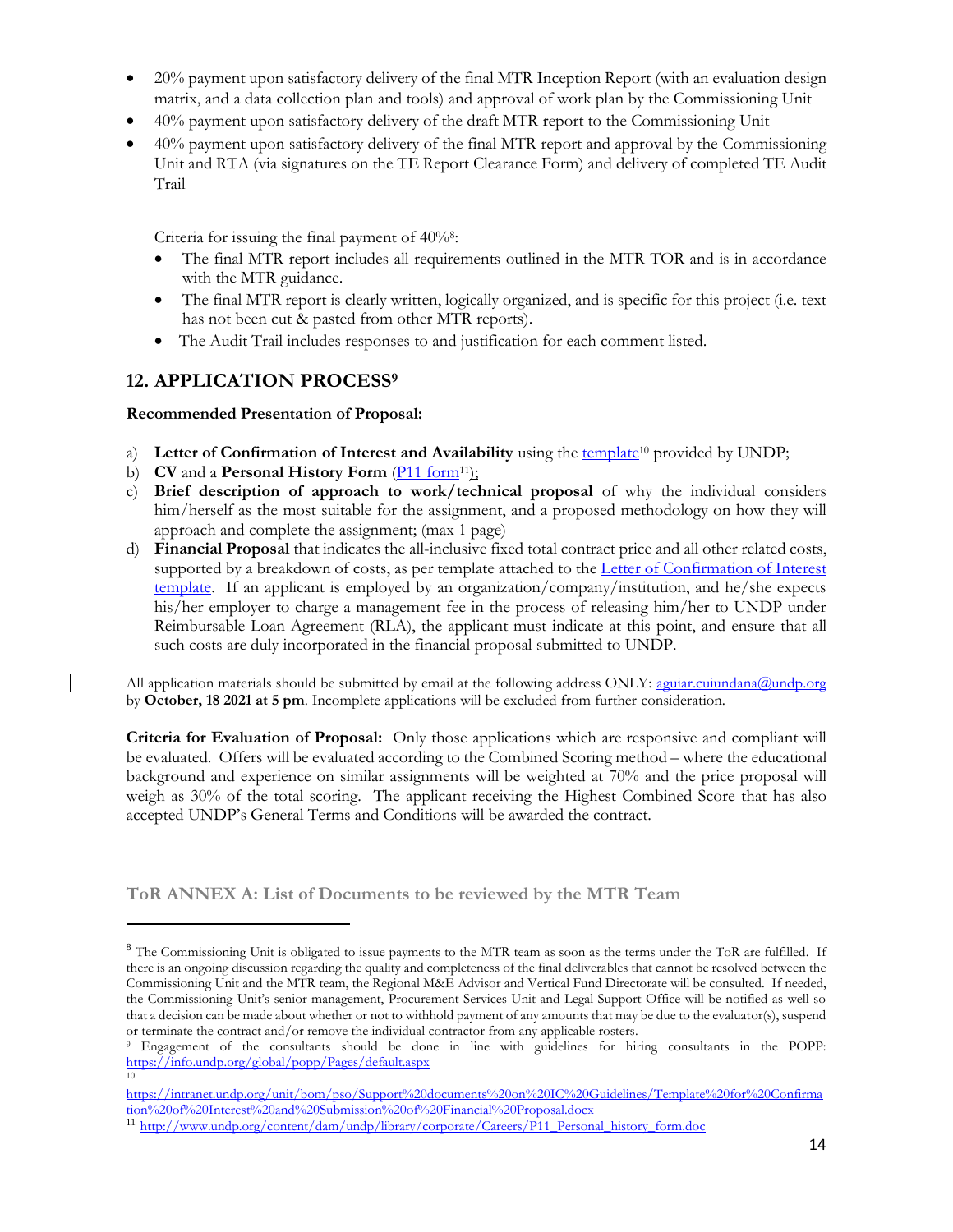- 1. PIF
- 2. UNDP Initiation Plan
- 3. UNDP Project Document
- 4. UNDP Environmental and Social Screening results
- 5. Project Inception Report
- 6. All Project Implementation Reports (PIR's)
- 7. Quarterly progress reports and work plans of the various implementation task teams
- 8. Audit reports
- 9. Finalized GEF focal area Tracking Tools at CEO endorsement and midterm (*Management Effectiveness Tracking Tool (METT)*)
- 10. Oversight mission reports
- 11. All monitoring reports prepared by the project
- 12. Financial and Administration guidelines used by Project Team

The following documents will also be available:

- 13. Project operational guidelines, manuals and systems
- 14. UNDP country/countries programme document(s)
- 15. Minutes of the *Creation of Marine Protected Areas in Angola* project Board Meetings and other meetings (i.e. Project Appraisal Committee meetings)
- 16. Project site location maps

#### **ToR ANNEX B: Guidelines on Contents for the Midterm Review Report**<sup>12</sup>

- **i.** Basic Report Information *(for opening page or title page)*
	- Title of UNDP supported GEF financed project
		- UNDP PIMS# and GEF project ID#
		- MTR time frame and date of MTR report
		- Region and countries included in the project
		- GEF Operational Focal Area/Strategic Program
		- Executing Agency/Implementing Partner and other project partners
		- MTR team members
	- Acknowledgements
- **ii.** Table of Contents
- **iii.** Acronyms and Abbreviations
- **1.** Executive Summary *(3-5 pages)*
	- Project Information Table
	- Project Description (brief)
	- Project Progress Summary (between 200-500 words)
	- MTR Ratings & Achievement Summary Table
	- Concise summary of conclusions
	- Recommendation Summary Table
- **2.** Introduction *(2-3 pages)*
	- Purpose of the MTR and objectives
	- Scope & Methodology: principles of design and execution of the MTR, MTR approach and data collection methods, limitations to the MTR
	- Structure of the MTR report
- **3.** Project Description and Background Context *(3-5 pages)*
	- Development context: environmental, socio-economic, institutional, and policy factors relevant to the project objective and scope
	- Problems that the project sought to address: threats and barriers targeted
	- Project Description and Strategy: objective, outcomes and expected results, description of field sites (if any)

<sup>12</sup> The Report length should not exceed *40* pages in total (not including annexes).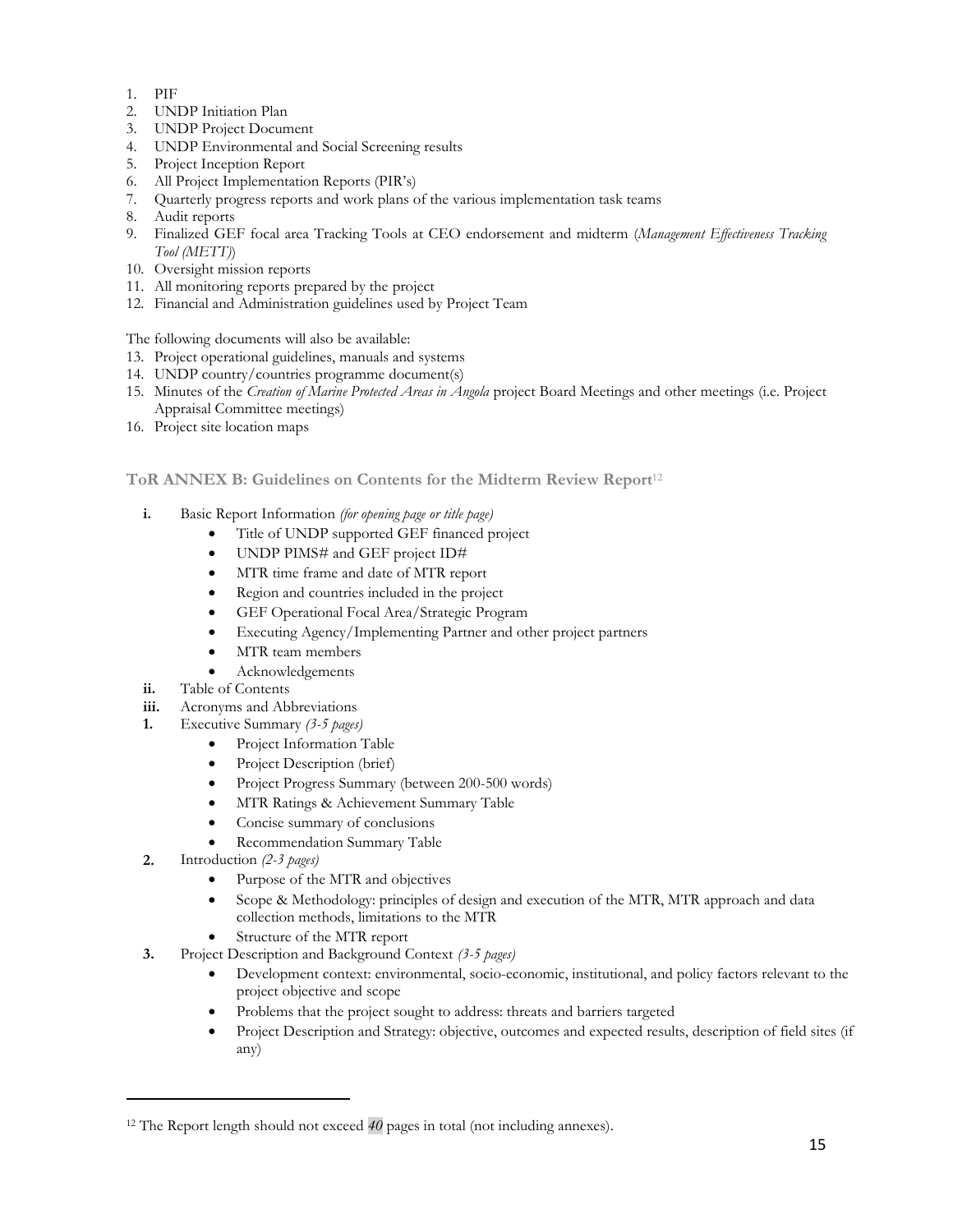- Project Implementation Arrangements: short description of the Project Board, key implementing partner arrangements, etc.
- Project timing and milestones
- Main stakeholders: summary list
- **4.** Findings *(12-14 pages)*
	- **4.1** Project Strategy
		- Project Design
		- Results Framework/Logframe
	- **4.2** Progress Towards Results
		- Progress towards outcomes analysis
		- Remaining barriers to achieving the project objective
	- **4.3** Project Implementation and Adaptive Management
		- Management Arrangements
		- Work planning
		- Finance and co-finance
		- Project-level monitoring and evaluation systems
		- Stakeholder engagement
		- **Reporting**
		- **Communications**
	- **4.4** Sustainability
		- Financial risks to sustainability
		- Socio-economic to sustainability
		- Institutional framework and governance risks to sustainability
		- Environmental risks to sustainability
- **5.** Conclusions and Recommendations *(4-6 pages)*
	- **5.1**  Conclusions
		- Comprehensive and balanced statements (that are evidence-based and connected to the MTR's findings) which highlight the strengths, weaknesses and results of the project
	- **5.2** Recommendations
		- Corrective actions for the design, implementation, monitoring and evaluation of the project
		- Actions to follow up or reinforce initial benefits from the project
		- Proposals for future directions underlining main objectives
- **6.** Annexes
	- MTR ToR (excluding ToR annexes)
	- MTR evaluative matrix (evaluation criteria with key questions, indicators, sources of data, and methodology)
	- Example Questionnaire or Interview Guide used for data collection
	- Ratings Scales
	- MTR mission itinerary
	- List of persons interviewed
	- List of documents reviewed
	- Co-financing table (if not previously included in the body of the report)
	- Signed UNEG Code of Conduct form
	- Signed MTR final report clearance form
	- *Annexed in a separate file:* Audit trail from received comments on draft MTR report
	- *Annexed in a separate file:* Relevant midterm tracking tools (*GEF International Waters Tracking Tool)*

**ToR ANNEX C: Midterm Review Evaluative Matrix Template**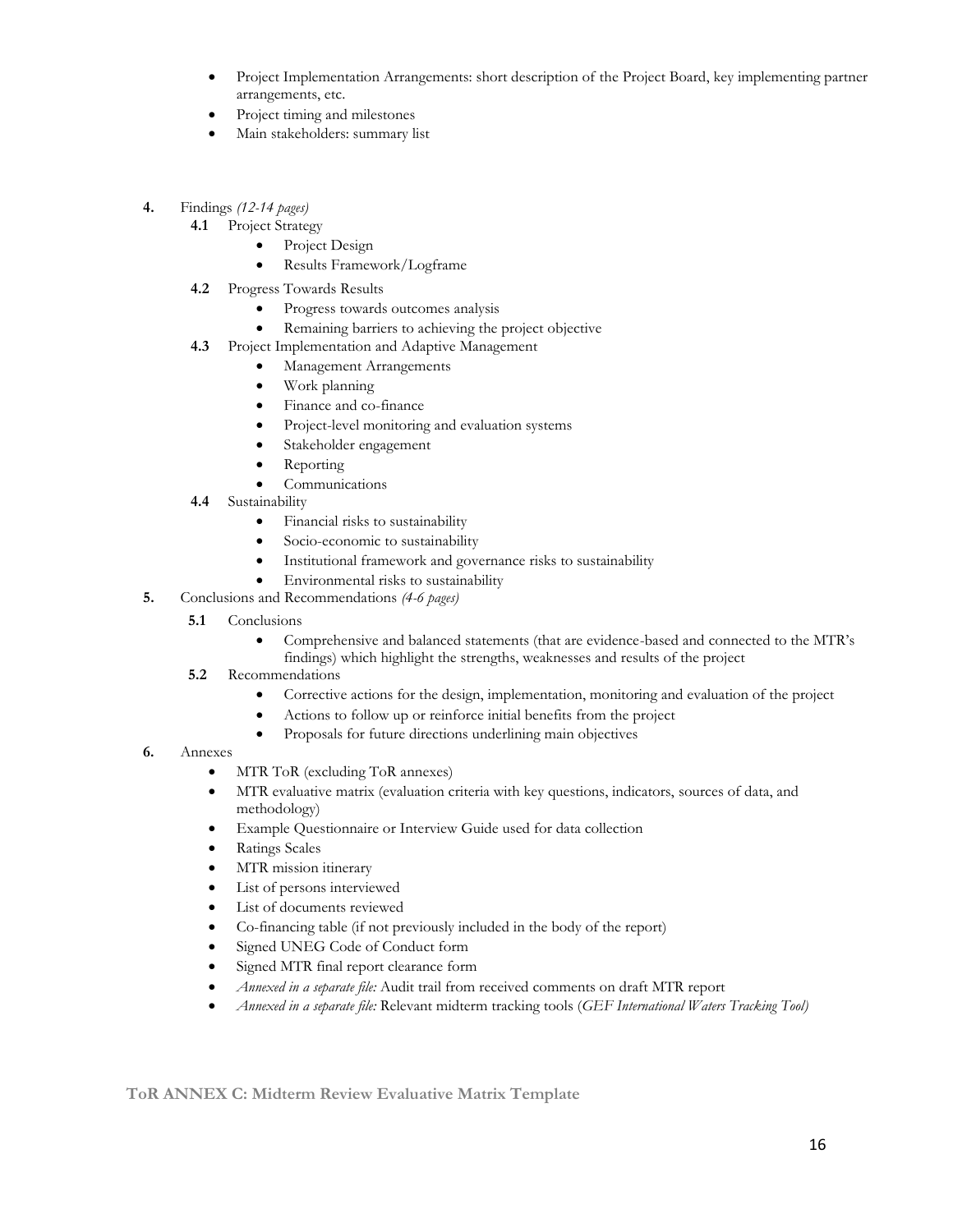This Midterm Review Evaluative Matrix must be fully completed/amended by the consultant and included in the MTR inception report and as an Annex to the MTR report.

| <b>Evaluative Questions</b>   Indicators          |                                                                                                                             | <b>Sources</b>                   | Methodology                   |
|---------------------------------------------------|-----------------------------------------------------------------------------------------------------------------------------|----------------------------------|-------------------------------|
|                                                   | Project Strategy: To what extent is the project strategy relevant to the country priorities, country ownership, and         |                                  |                               |
|                                                   | the best route towards expected results? Is the project responsive to the regional and global development agenda            |                                  |                               |
| (e.g. Africa Agenda 2063 and SDGs?                |                                                                                                                             |                                  |                               |
| (include evaluative                               | (i.e. relationships established,                                                                                            | (i.e. project documents,         | (i.e. document analysis, data |
| question(s))                                      | level of coherence between                                                                                                  | national policies or strategies, | analysis, interviews with     |
|                                                   | project design and                                                                                                          | websites, project staff, project | project staff, interviews     |
|                                                   | implementation approach,                                                                                                    | partners, data collected         | with stakeholders, etc.)      |
|                                                   | specific activities conducted,                                                                                              | throughout the MTR mission,      |                               |
|                                                   | quality of risk mitigation<br>strategies, etc.)                                                                             | etc.)                            |                               |
|                                                   |                                                                                                                             |                                  |                               |
| <b>Progress Towards Results:</b>                  |                                                                                                                             |                                  |                               |
|                                                   | To what extent have the expected outcomes and objectives of the project been achieved thus far?                             |                                  |                               |
|                                                   |                                                                                                                             |                                  |                               |
| Project Implementation and Adaptive Management:   |                                                                                                                             |                                  |                               |
|                                                   | i. To what extent has the project efficiently used its resources (human, technical and financial to achieve                 |                                  |                               |
|                                                   |                                                                                                                             |                                  |                               |
| its planned results since implementation started. |                                                                                                                             |                                  |                               |
|                                                   | ii. Has the project been able to adapt to any changing conditions thus far i.e. has the project recognized and effectively  |                                  |                               |
|                                                   | responded to urgent and emerging priorities which were not originally in the project document?                              |                                  |                               |
|                                                   | iii. To what extent are project-level monitoring and evaluation systems, reporting, and project communications              |                                  |                               |
| supporting the project's implementation?          |                                                                                                                             |                                  |                               |
|                                                   |                                                                                                                             |                                  |                               |
| Sustainability:                                   |                                                                                                                             |                                  |                               |
|                                                   | i. To what extent are there financial, institutional, socio-economic, and/or environmental risks to sustaining long-        |                                  |                               |
| term project results?                             |                                                                                                                             |                                  |                               |
|                                                   | ii. How strong and sustainable are systems put in place through national systems to continue delivering quality services    |                                  |                               |
| to the target groups or beneficiaries.            |                                                                                                                             |                                  |                               |
|                                                   |                                                                                                                             |                                  |                               |
| Cross cutting issues:                             |                                                                                                                             |                                  |                               |
|                                                   | i. Human Rights: To what extent have the poor, people with disabilities, women and other marginalized groups                |                                  |                               |
| benefitted from implementation of the project     |                                                                                                                             |                                  |                               |
|                                                   | ii. Gender Equality: To what extent has gender been addressed in the design, implementation and monitoring the              |                                  |                               |
|                                                   | different interventions? To what extent has programme support promoted positive changes in gender equality? Were            |                                  |                               |
| there any unintended effects?                     |                                                                                                                             |                                  |                               |
|                                                   | iii. Capacity Building: Did the programme adequately invest in, and focus on, national capacity development to              |                                  |                               |
|                                                   | ensure sustainability and promote efficiency. Are the knowledge products (reports, studies, etc.) delivered by the          |                                  |                               |
| programme utilized by the country?                |                                                                                                                             |                                  |                               |
|                                                   |                                                                                                                             |                                  |                               |
| Partnerships:                                     |                                                                                                                             |                                  |                               |
|                                                   | i. To what extent has the project been able to form and maintain partnerships with other development actors including       |                                  |                               |
|                                                   | bilateral and multilateral organizations, civil society organizations, academia and the private sector to leverage results? |                                  |                               |
|                                                   |                                                                                                                             |                                  |                               |
| Knowledge Management:                             |                                                                                                                             |                                  |                               |
|                                                   | i. To what extent has the project compiled, documented and disseminated key actions, lessons and findings to its            |                                  |                               |
| key stakeholders?                                 |                                                                                                                             |                                  |                               |
|                                                   |                                                                                                                             |                                  |                               |
|                                                   |                                                                                                                             |                                  |                               |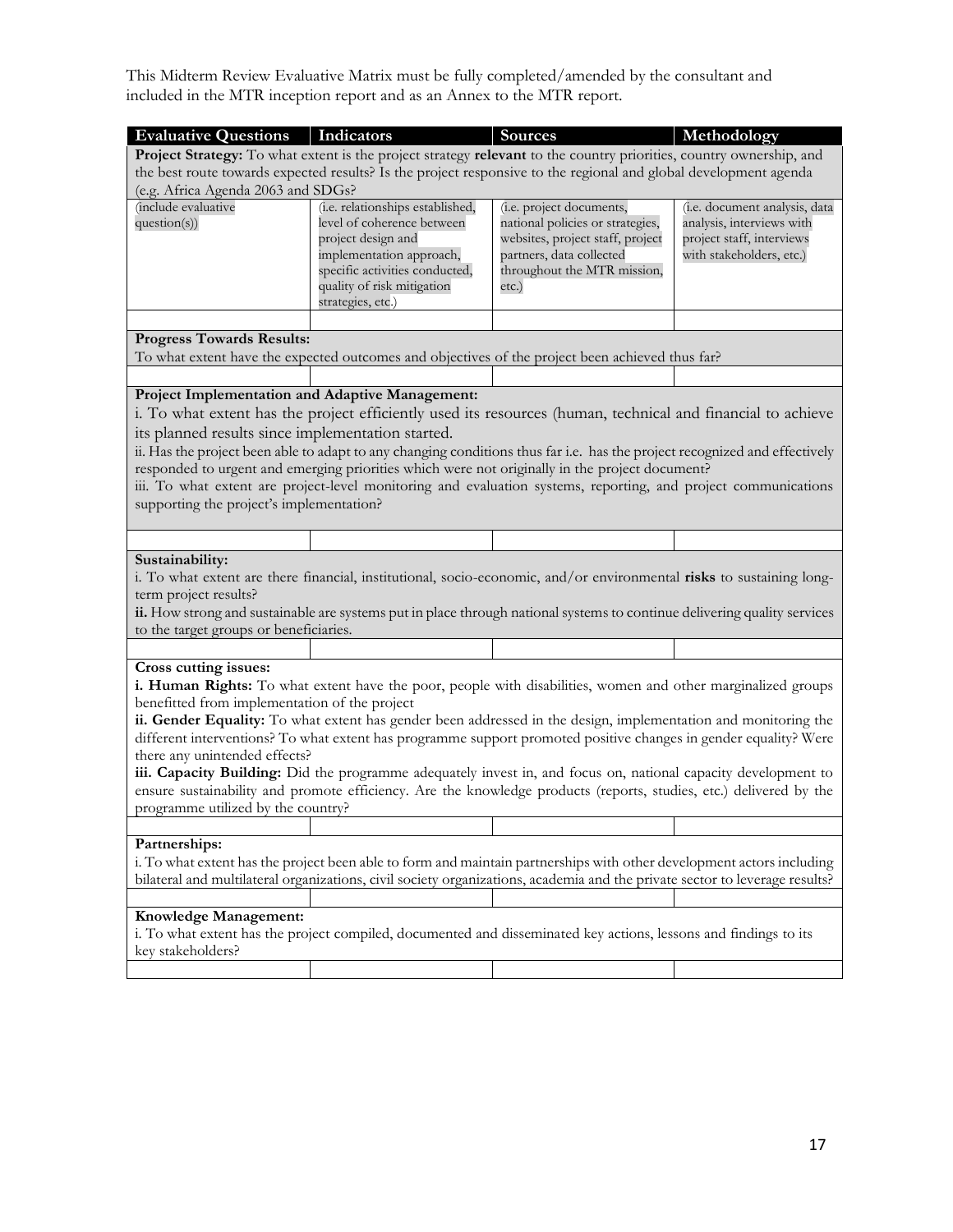#### **Evaluators/Consultants:**

- 1. Must present information that is complete and fair in its assessment of strengths and weaknesses so that decisions or actions taken are well founded.
- 2. Must disclose the full set of evaluation findings along with information on their limitations and have this accessible to all affected by the evaluation with expressed legal rights to receive results.
- 3. Should protect the anonymity and confidentiality of individual informants. They should provide maximum notice, minimize demands on time, and respect people's right not to engage. Evaluators must respect people's right to provide information in confidence, and must ensure that sensitive information cannot be traced to its source. Evaluators are not expected to evaluate individuals, and must balance an evaluation of management functions with this general principle.
- 4. Sometimes uncover evidence of wrongdoing while conducting evaluations. Such cases must be reported discreetly to the appropriate investigative body. Evaluators should consult with other relevant oversight entities when there is any doubt about if and how issues should be reported.
- 5. Should be sensitive to beliefs, manners and customs and act with integrity and honesty in their relations with all stakeholders. In line with the UN Universal Declaration of Human Rights, evaluators must be sensitive to and address issues of discrimination and gender equality. They should avoid offending the dignity and self-respect of those persons with whom they come in contact in the course of the evaluation. Knowing that evaluation might negatively affect the interests of some stakeholders, evaluators should conduct the evaluation and communicate its purpose and results in a way that clearly respects the stakeholders' dignity and self-worth.
- 6. Are responsible for their performance and their product(s). They are responsible for the clear, accurate and fair written and/or oral presentation of study limitations, findings and recommendations.
- 7. Should reflect sound accounting procedures and be prudent in using the resources of the evaluation.

#### **MTR Consultant Agreement Form**

Agreement to abide by the Code of Conduct for Evaluation in the UN System:

Name of Consultant:

Name of Consultancy Organization (where relevant):

**I confirm that I have received and understood and will abide by the United Nations Code of Conduct for Evaluation.** 

*(Date)*

Signed at *\_\_\_\_\_\_\_\_\_\_\_\_\_\_\_\_\_\_\_\_\_\_\_\_\_\_\_\_\_\_\_\_\_\_\_\_\_ (Place)* on *\_\_\_\_\_\_\_\_\_\_\_\_\_\_\_\_\_\_\_\_\_\_\_\_\_\_\_\_* 

Signature:

<sup>13</sup> <http://www.unevaluation.org/document/detail/100>